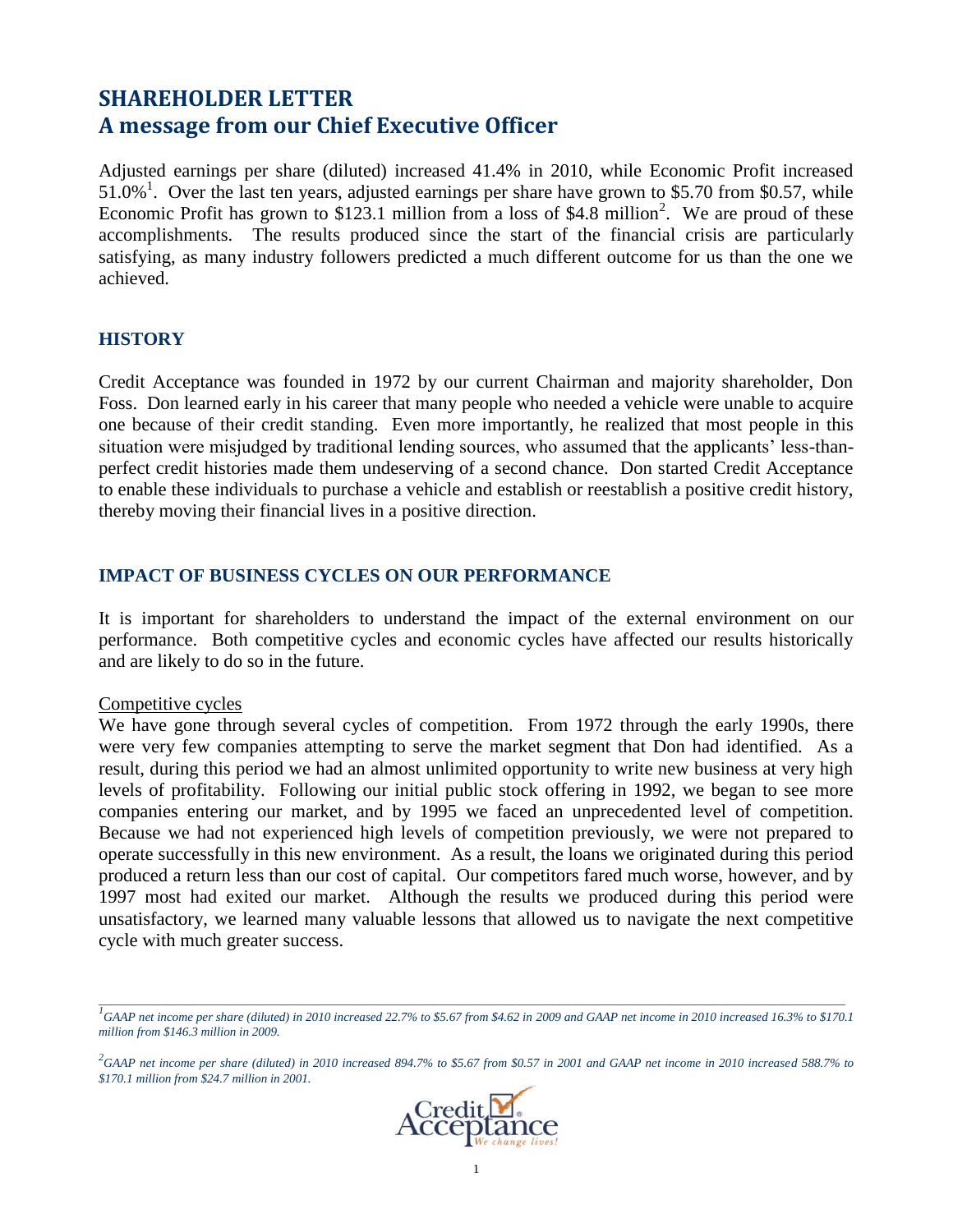That next cycle began in 2003. The business environment became increasingly difficult as it became easier for competitors to obtain capital for their operations. The cycle came to a halt toward the end of 2007, with our competitors again reporting higher-than-expected credit losses and disappointing financial results. Many of our competitors were then forced to either significantly curtail originations or exit the market entirely.

In contrast to the unsatisfactory results we delivered during the first cycle, we produced very good ones during the 2003–2007 cycle. We had improved many important aspects of our business between the first and second cycles, including our ability to predict loan performance, deploy riskadjusted pricing, monitor loan performance and execute key functions consistently. In addition, we gave a high priority to ensuring that we originated new loans with a large margin of safety, so that even if the loans did not perform as expected, they would still very likely produce acceptable financial results. We grew our loan volumes throughout the 2003–2007 period, but always balanced our desire to grow with an insistence on acceptable per loan profitability. This combination of growth and meaningful improvements in per loan profitability allowed us to grow our adjusted earnings per share to \$2.03 in 2007 from \$0.70 in 2002 in spite of the increasingly competitive  $environment<sup>3</sup>$ .

When the cycle ended in late 2007, we were able to modify our pricing and write a significant volume of new loans at very high levels of per unit profitability. Although capital constraints did not allow us to write as much business in 2008–2009 as we would have liked, the improvements in per unit profitability allowed us to significantly improve our financial results in both of those years.

As discussed below, near the end of 2009 and during 2010 we were able to complete a number of financing transactions that put us in position to increase unit volumes by 23.2% in 2010, with per unit profitability near the high end of the historical range.

While the competitive market is very favorable currently, we will again face another cycle of competition. Based on our experience during the last cycle, we believe that we will continue to be successful when competition returns.

### Economic cycles

Economic cycles affect our business as well. Increases in the unemployment rate put downward pressure on loan performance, and conditions in the capital markets make it more difficult to access the capital we need to fund our business.

From 1972 through 1991, the Company experienced two significant increases in the unemployment rate. The first occurred in 1974–1975 and the second in 1980–1982. However, the information we accumulated during these periods was largely anecdotal, as we did not capture loan performance data during this early stage of the Company's development.

*<sup>3</sup>We grew GAAP net income per share to \$1.76 in 2007 from \$0.69 in 2002.*



*\_\_\_\_\_\_\_\_\_\_\_\_\_\_\_\_\_\_\_\_\_\_\_\_\_\_\_\_\_\_\_\_\_\_\_\_\_\_\_\_\_\_\_\_\_\_\_\_\_\_\_\_\_\_\_\_\_\_\_\_\_\_\_\_\_\_\_\_\_\_\_\_\_\_\_\_\_\_\_\_\_\_\_\_\_\_\_\_\_\_\_\_\_\_\_\_\_\_\_\_\_\_\_\_\_\_\_\_\_\_\_\_\_\_\_\_\_\_\_\_*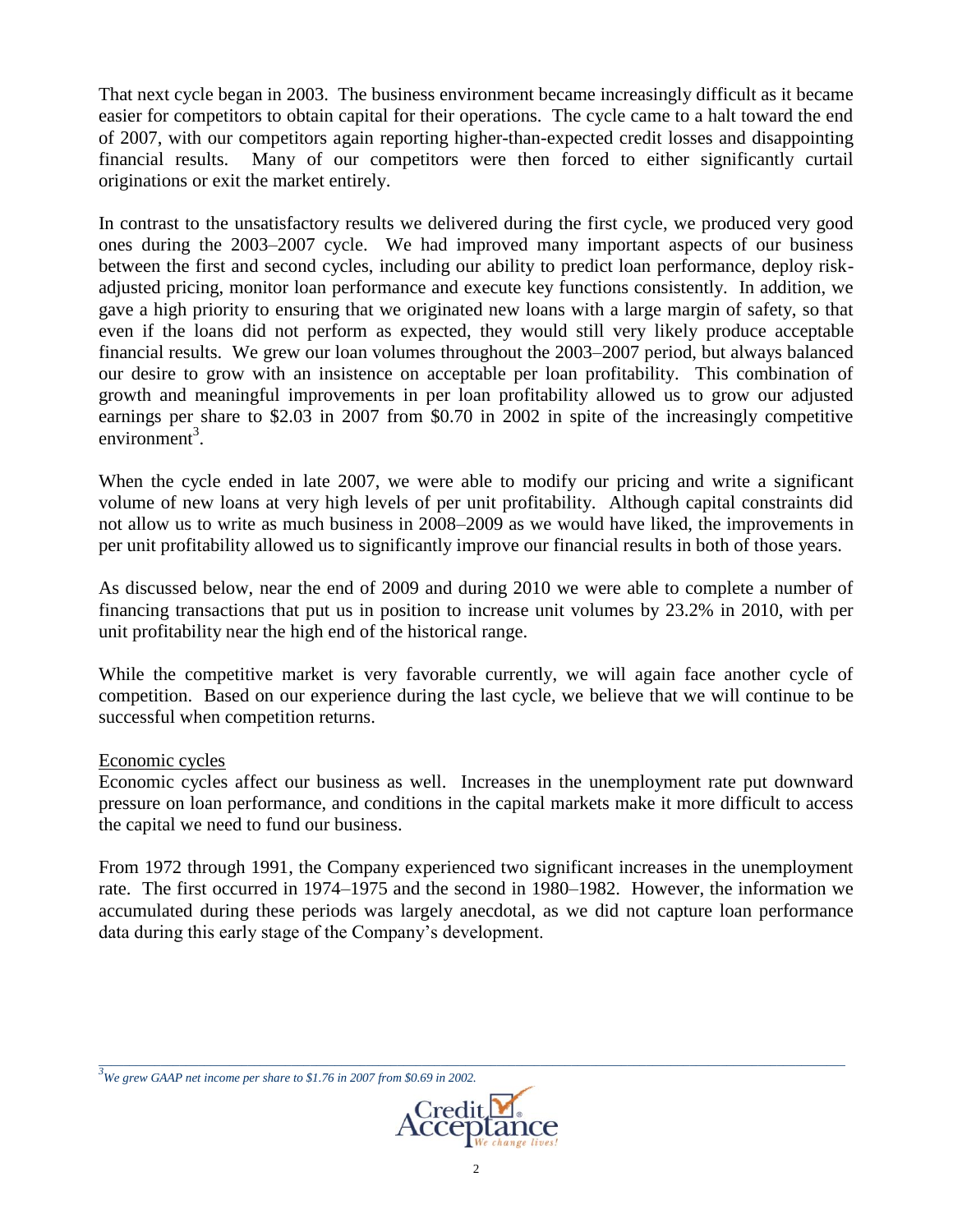We began to capture loan performance data in 1991 (although we did not have the tools to adequately assess this data until 1997). The period from 1991 through April of 2008 was a time of relatively stable unemployment levels. The only significant increase in unemployment rates occurred in 2001. But that was a year in which we made major changes to our origination systems and loan programs that unexpectedly made it harder for us to draw clear conclusions from what we observed. As a result, prior to the most recent economic downturn, we had only a limited ability to predict the impact of sharply rising unemployment rates on our loan portfolio.

One conclusion we did draw (from the limited information we had accumulated for the period 1972 through April 2008) was that our loans would likely perform better than many outside observers would expect. However, that conclusion was far from certain. The uncertainty about our loan performance during a period of rapidly rising unemployment was a primary reason that we had decided to price new loans with a large margin of safety and to maintain conservative levels of debt.

The most recent financial crisis began to unfold in late 2007. Adding to the challenge was the fact that 2007 was also a period of intense competition within our industry. During 2007, we had to compete for new loan originations with an increasing number of companies that were willing to accept low returns and operate with lenient underwriting standards. Then the economic downturn worsened. From April 2008 through October 2009, the national unemployment rate increased from 4.9% to 10.1%. This combination of events—intense competition, followed by severe economic deterioration—provided a perfect test of our business model, one that would confirm either our views or the views of skeptics. As our financial results for the last three years demonstrate, we passed the test with flying colors. Our loan performance surpassed even our most optimistic expectations, and we reported record levels of profitability in 2008, 2009 and 2010.

We did experience deterioration in our loan performance, but it was modest. In contrast, many of our competitors experienced a much greater fall-off in their loan performance and reported poor financial results. While we do not have as much insight into their experience as we do into our own, we believe that a significant share of the deterioration they recorded was due to poor underwriting rather than the impact of the economic downturn. Because our competitors generally target low levels of per loan profitability and use debt extensively, any adverse change in loan performance has a much more damaging impact on their results than on ours.

### Access to capital

Besides impacting loan performance, the financial crisis made it more difficult to access capital. The tightening of the capital markets began in mid-2007 and continued throughout 2008 and much of 2009. Nevertheless, we had considerable success in obtaining capital. In January of 2008, we renewed and expanded our bank line of credit to \$133.5 million from \$75.0 million. In addition, we extended the maturity of this facility to June 2010. In February of 2008, the facility was further expanded to \$153.5 million.

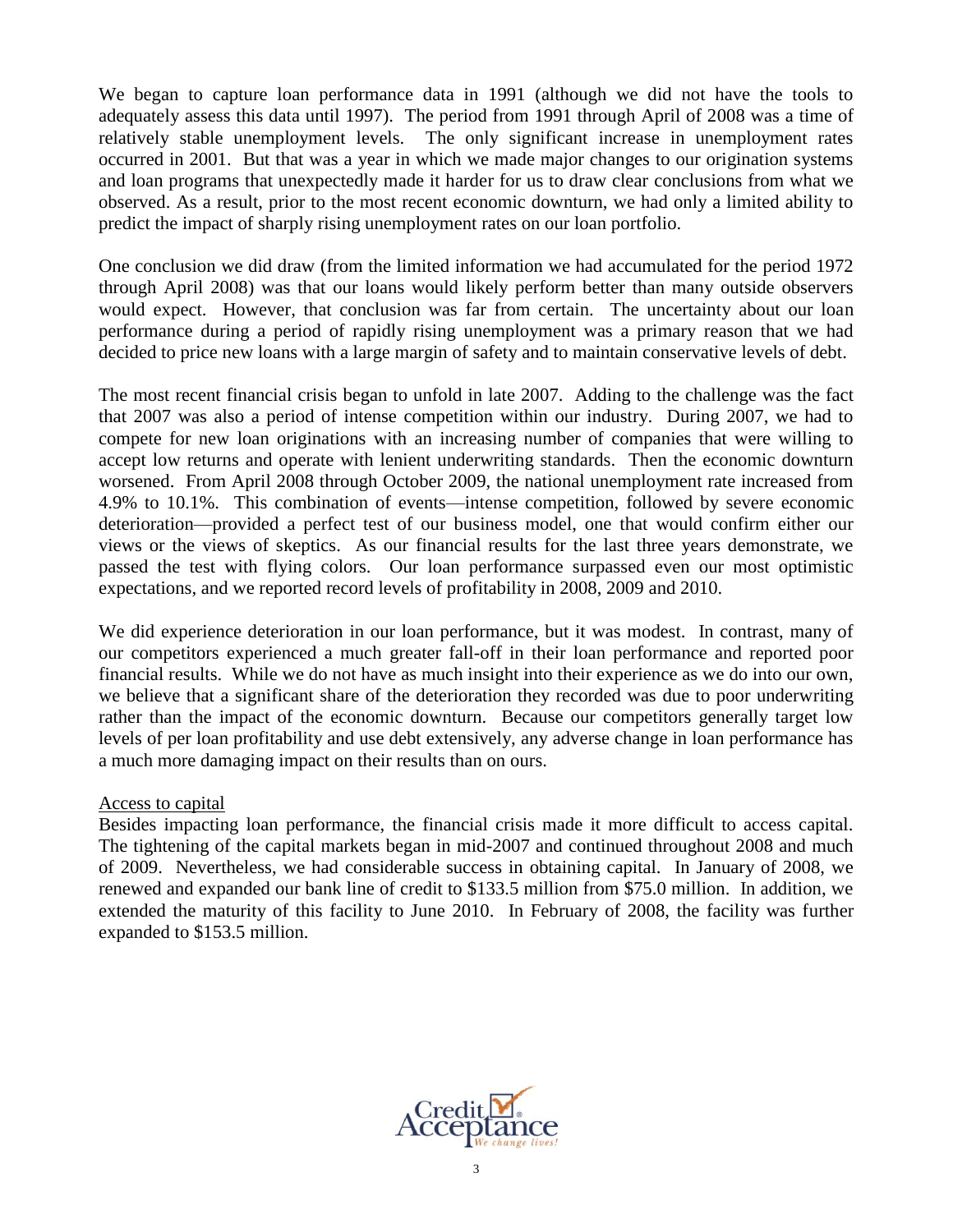Also in February of 2008, we extended the maturity of our \$325.0 million warehouse line of credit to February of 2009. In August of 2008, we extended the maturity again to August of 2009.

In April of 2008, we completed a \$150.0 million asset-backed non-recourse secured financing. In May of 2008, we entered into a \$50.0 million warehouse line of credit.

These transactions enabled us to originate \$786.4 million of new loans in 2008, an increase of 14.1% from 2007. We attribute our success in obtaining capital during that difficult period to our continued strong financial performance, our conservative balance sheet and the solid long-term relationships we had established with our lenders.

The capital markets became less accessible as 2008 progressed, however. As a result, we began to slow originations growth through pricing changes which began in March and continued throughout the remainder of 2008.

During 2009, we continued to slow originations based on the capital we had available. We originated \$619.4 million of new loans, 21.2% less than in 2008. While we would have preferred a higher level of originations, we did not have access to the new capital we would have required on terms that we found acceptable.

We were able to renew both our bank and warehouse credit lines, however. The bank line of credit agreement was renewed in June of 2009 at a reduced amount (\$140.0 million, down from \$153.5 million) and extended through June of 2011. Our warehouse lines of credit were renewed in August of 2009 for additional one-year periods. Our \$325.0 million warehouse line was renewed at the same amount while our \$50.0 million warehouse was increased to \$75.0 million.

Without the renewal of these facilities, we would have had to reduce our 2009 originations much more than we did. And because the loans we originated in both 2008 and 2009 carried higher levels of per unit profitability, we were able to significantly increase our overall profitability in 2009, since the improvement in per unit profitability more than offset the reduction in origination levels.

At the end of 2009 and during 2010, we had considerable success in obtaining capital. In December of 2009, we completed a \$110.5 million asset-backed non-recourse secured financing. In February of 2010, we completed an offering of \$250.0 million of seven-year senior secured notes, and in March of 2010 increased the amount of our bank line of credit to \$150.0 million from \$140.0 million. In June of 2010, we extended the maturity of our bank line of credit from June of 2011 to June of 2012, and the maturity of our \$325.0 million warehouse line from August of 2010 to June of 2013. In July of 2010, we increased the bank line of credit to \$170.0 million from \$150.0 million. In September of 2010, we extended the maturity of our \$75.0 million warehouse line from August of 2011 to September of 2013. And finally, in November of 2010, we completed a \$100.5 million asset-backed non-recourse secured financing. As a result of our success in obtaining capital, we were able to originate \$887.3 million of new loans—a 43.3% increase from 2009—and enter 2011 well positioned to again grow loan volumes.

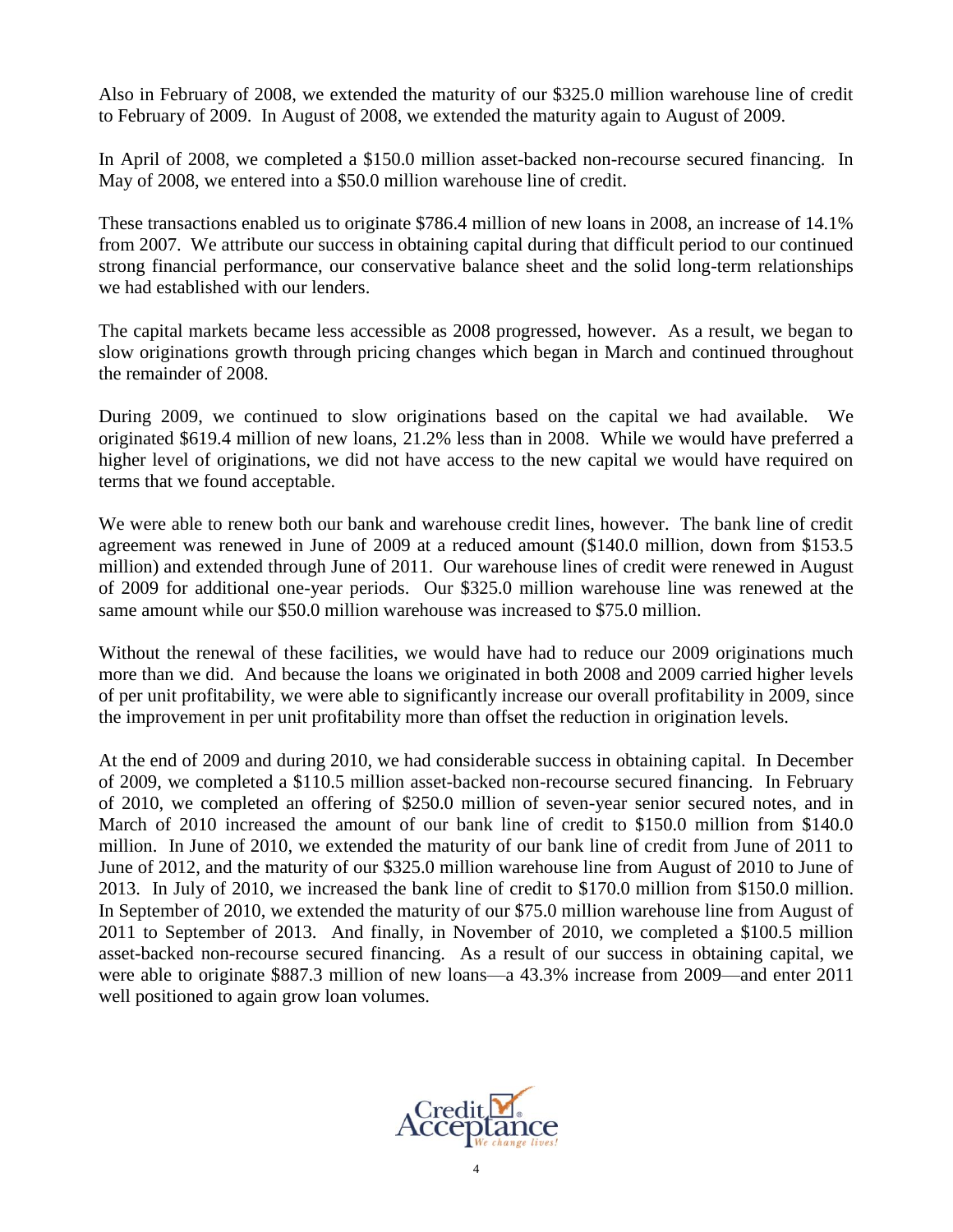# **EARNINGS**

|                                           | <b>GAAP</b> net income per share | Year-to-year change |
|-------------------------------------------|----------------------------------|---------------------|
| 2001                                      | 0.57                             |                     |
| 2002                                      | 0.69                             | $21.1\%$            |
| 2003                                      | 0.57                             | $-17.4%$            |
| 2004                                      | 1.40                             | 145.6%              |
| 2005                                      | 1.85                             | 32.1%               |
| 2006                                      | 1.66                             | $-10.3\%$           |
| 2007                                      | 1.76                             | $6.0\%$             |
| 2008                                      | 2.16                             | 22.7%               |
| 2009                                      | 4.62                             | 113.9%              |
| 2010                                      | 5.67                             | 22.7%               |
|                                           |                                  |                     |
| Compound annual growth rate $2001 - 2010$ |                                  | 29.1%               |

The table below summarizes our GAAP-based earnings results for 2001–2010:

GAAP-based net income per share (diluted) increased 22.7% in 2010. Since 2001, GAAP-based earnings per share have grown at an annual compounded rate of 29.1%.

### **ADJUSTED EARNINGS**

Our 2010 year-end earnings release included two adjustments to our GAAP financial results that are important for shareholders to understand: (1) a floating yield adjustment, and (2) a program fee yield adjustment.

### Floating yield adjustment

The purpose of this adjustment is to modify the calculation of our GAAP-based finance charge revenue so that both favorable and unfavorable changes in expected cash flows from loans receivable are treated consistently. To make the adjustment understandable, we must first explain how GAAP requires us to account for finance charge revenue, which is our primary revenue source.

Credit Acceptance is an indirect lender, which means that the loans are originated by an automobile dealer and immediately assigned to us. We compensate the automobile dealer for the loan through two types of payments. The first payment is made at the time of origination. The remaining compensation is paid over time based on the performance of the loan. The amount we pay at the time of origination is called an advance; the portion paid over time is called dealer holdback.

The finance charge revenue we will recognize over the life of the loan equals the cash we collect from the loan (i.e., repayments by the consumer), less the amounts we pay to the dealer-partner (advance + dealer holdback). In other words, the finance charge revenue we will recognize over the life of the loan equals the cash inflows from the loan less the cash outflows to acquire the loan. This amount, plus a modest amount of revenue from other sources, less our operating expenses, interest and taxes, is the sum that will ultimately be paid to shareholders or reinvested in new assets.

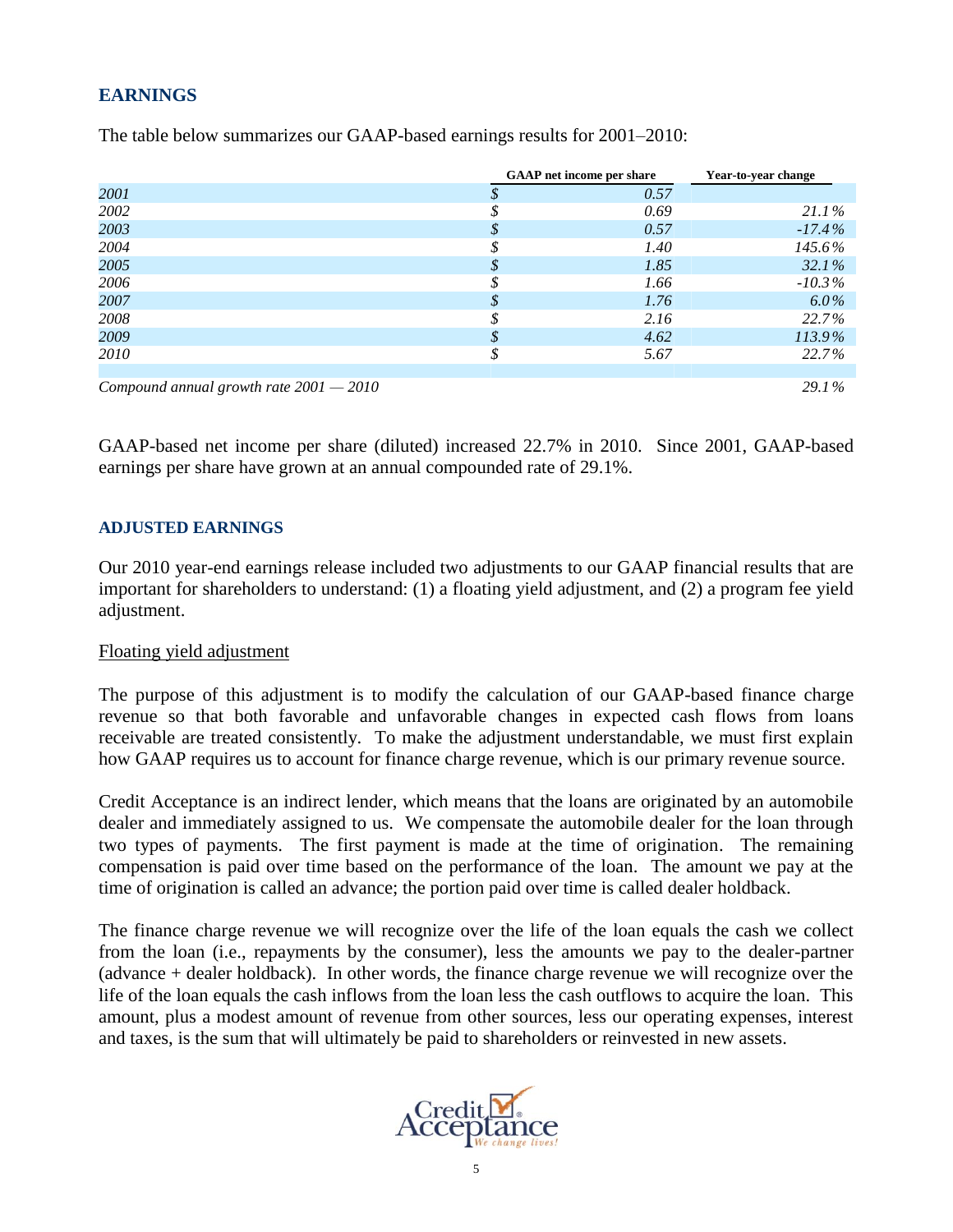Under our current GAAP accounting methodology, finance charge revenue is recognized on a levelyield basis. That is, the amount of loan revenue recognized in a given period, divided by the loan asset, is a constant percentage. Recognizing loan revenue on a level-yield basis is reasonable, conforms to industry practice, and matches the economics of the business.

Where GAAP diverges from economic reality is in the way it deals with changes in expected cash flows. The expected cash flows from a loan portfolio are not known with certainty. Instead, they are estimated. From an economic standpoint, if forecasted cash flows from one loan pool increase by \$1,000 and forecasted cash flows from another loan pool decrease by \$1,000, no change in our shareholders' economic position has occurred. GAAP, however, requires the Company to record the \$1,000 decrease as an expense in the current period, and to record the \$1,000 favorable change as income over the remaining life of the loan.

Shareholders relying on our GAAP financial statements would therefore see earnings which understate our economic performance in the current period, and earnings which overstate our economic performance in future periods.

The floating yield adjustment reverses the distortion caused by GAAP by treating both favorable and unfavorable changes in expected cash flows consistently. In other words, both types of changes are treated as adjustments to our loan yield over time.

### Program fee yield adjustment

The purpose of this adjustment is to make the results for program fee revenue comparable across time periods. In 2001, the Company had begun charging dealer-partners a monthly program fee for access to the Company's Internet-based Credit Approval Processing System, also known as CAPS. In accordance with GAAP, this fee was being recorded as revenue in the month the fee was charged. However, based on feedback from field sales personnel and dealer-partners, the Company concluded that structuring the fee in this way was contributing to increased dealer-partner attrition. To address the problem, the Company changed its method for collecting these fees.

As of January 1, 2007, the Company began to take the program fee out of future dealer holdback payments instead of collecting it in the current period. The change reduced per unit profitability, since cash that previously was collected immediately is now collected over time. In addition, the change required us to modify our GAAP accounting method for program fees. Starting January 1, 2007, the Company began to record program fees for GAAP purposes as an adjustment to the loan yield, effectively recognizing the fees over the term of the dealer loan. This revised GAAP treatment is more consistent with the cash economics. To allow for proper comparisons, the program fee adjustment applies the revised GAAP treatment to all pre-2007 periods.

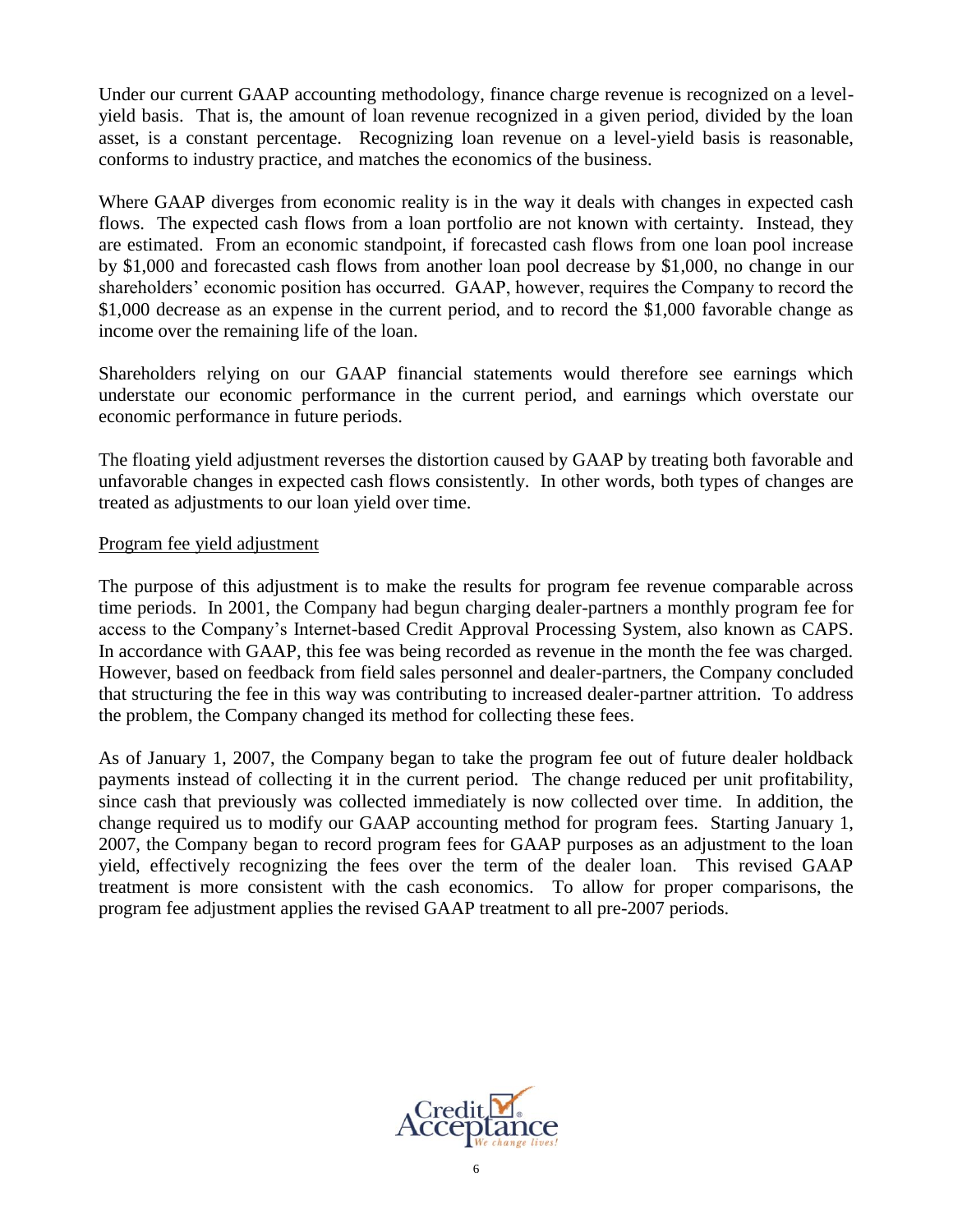The following tables show earnings and earnings per share (diluted) for 2001–2010 after the two adjustments:

#### **(\$ in thousands)**

|      |               | <b>GAAP</b> net<br>income | <b>Floating yield</b><br>adjustment |              | <b>Program</b> fee<br>adjustment |              |          | <b>Adjusted net</b><br>income | Year-to-vear<br>change |
|------|---------------|---------------------------|-------------------------------------|--------------|----------------------------------|--------------|----------|-------------------------------|------------------------|
| 2001 | S             | 24.671                    | $\mathcal{S}$                       | 1,257        | \$                               | (1,080)      | - \$     | 24,848                        |                        |
| 2002 |               | 29,774                    | \$                                  | 2,818        | S                                | $(2,151)$ \$ |          | 30,441                        | 22.5%                  |
| 2003 | \$            | 24,669                    | \$                                  | 1,384        | \$                               | $(2,068)$ \$ |          | 23,985                        | $-21.2\%$              |
| 2004 | \$            | 57,325                    | \$                                  | $(58)$ \$    |                                  | $(1,043)$ \$ |          | 56,224                        | 134.4%                 |
| 2005 | \$            | 72,601                    | \$                                  | $(2,202)$ \$ |                                  | $(2,112)$ \$ |          | 68,287                        | 21.5%                  |
| 2006 |               | 58,640                    | \$                                  | 359          | \$                               | $(2,759)$ \$ |          | 56,240                        | $-17.6\%$              |
| 2007 |               | 54.916                    | \$                                  | 3.555        | \$                               | 4.985        | <b>S</b> | 63.456                        | 12.8%                  |
| 2008 |               | 67.177                    | \$                                  | 13.079       | S                                | 2.075        | S        | 82.331                        | 29.7%                  |
| 2009 | $\mathcal{S}$ | 146.255                   | S                                   | (19, 523)    | S                                | 796          | S        | 127.528                       | 54.9%                  |
| 2010 |               | 170.077                   |                                     | 483          |                                  | 304          | S        | 170.864                       | 34.0%                  |
|      |               |                           |                                     |              |                                  |              |          |                               |                        |

#### *Compound annual growth rate 2001 — 2010 23.9%*

|      |        | <b>GAAP</b> net<br>income<br>per share | <b>Floating yield</b><br>adiustment<br>per share |    | <b>Program</b> fee<br>adjustment<br>per share |                   | <b>Adjusted net</b><br>income<br>per share <sup>-</sup> | Year-to-year<br>change |
|------|--------|----------------------------------------|--------------------------------------------------|----|-----------------------------------------------|-------------------|---------------------------------------------------------|------------------------|
| 2001 | \$     | 0.57                                   | \$<br>0.03                                       | \$ | (0.03)                                        | -\$               | 0.57                                                    |                        |
| 2002 | \$     | 0.69                                   | \$<br>0.06                                       | \$ | $(0.05)$ \$                                   |                   | 0.70                                                    | 22.8%                  |
| 2003 | \$     | 0.57                                   | \$<br>0.03                                       | \$ | (0.05)                                        | - S               | 0.55                                                    | $-21.4\%$              |
| 2004 | \$     | 1.40                                   | \$<br>$\sim$                                     | S  | (0.03)                                        | - S               | 1.37                                                    | 149.1%                 |
| 2005 | \$     | 1.85                                   | \$<br>$(0.06)$ \$                                |    | $(0.05)$ \$                                   |                   | 1.74                                                    | 27.0%                  |
| 2006 | ¢<br>♪ | 1.66                                   | \$<br>0.01                                       | \$ | (0.08)                                        | - S               | 1.59                                                    | $-8.6\%$               |
| 2007 | \$     | 1.76                                   | \$<br>0.11                                       | \$ | 0.16                                          | $\mathcal{S}_{0}$ | 2.03                                                    | $27.7\%$               |
| 2008 | \$     | 2.16                                   | \$<br>0.42                                       | \$ | 0.07                                          | S                 | 2.65                                                    | 30.5%                  |
| 2009 | \$     | 4.62                                   | \$<br>$(0.62)$ \$                                |    | 0.03                                          | $\mathcal{S}_{0}$ | 4.03                                                    | 52.1%                  |
| 2010 | \$     | 5.67                                   | \$<br>0.02                                       | \$ | 0.01                                          | \$                | 5.70                                                    | 41.4%                  |
|      |        |                                        |                                                  |    |                                               |                   |                                                         |                        |

*Compound annual growth rate 2001 — 2010 29.2%*

<sup>1</sup>The program fee adjustment is immaterial for 2010 and future periods.

 $2$ The adjusted net income and adjusted net income per share results and year-to-year changes shown in the tables differ slightly from those published in the Company's year-end earnings releases. That is because the earnings release figures include additional adjustments related to taxes, non-recurring expenses and discontinued operations. Those additional adjustments have been excluded from the tables for simplicity.

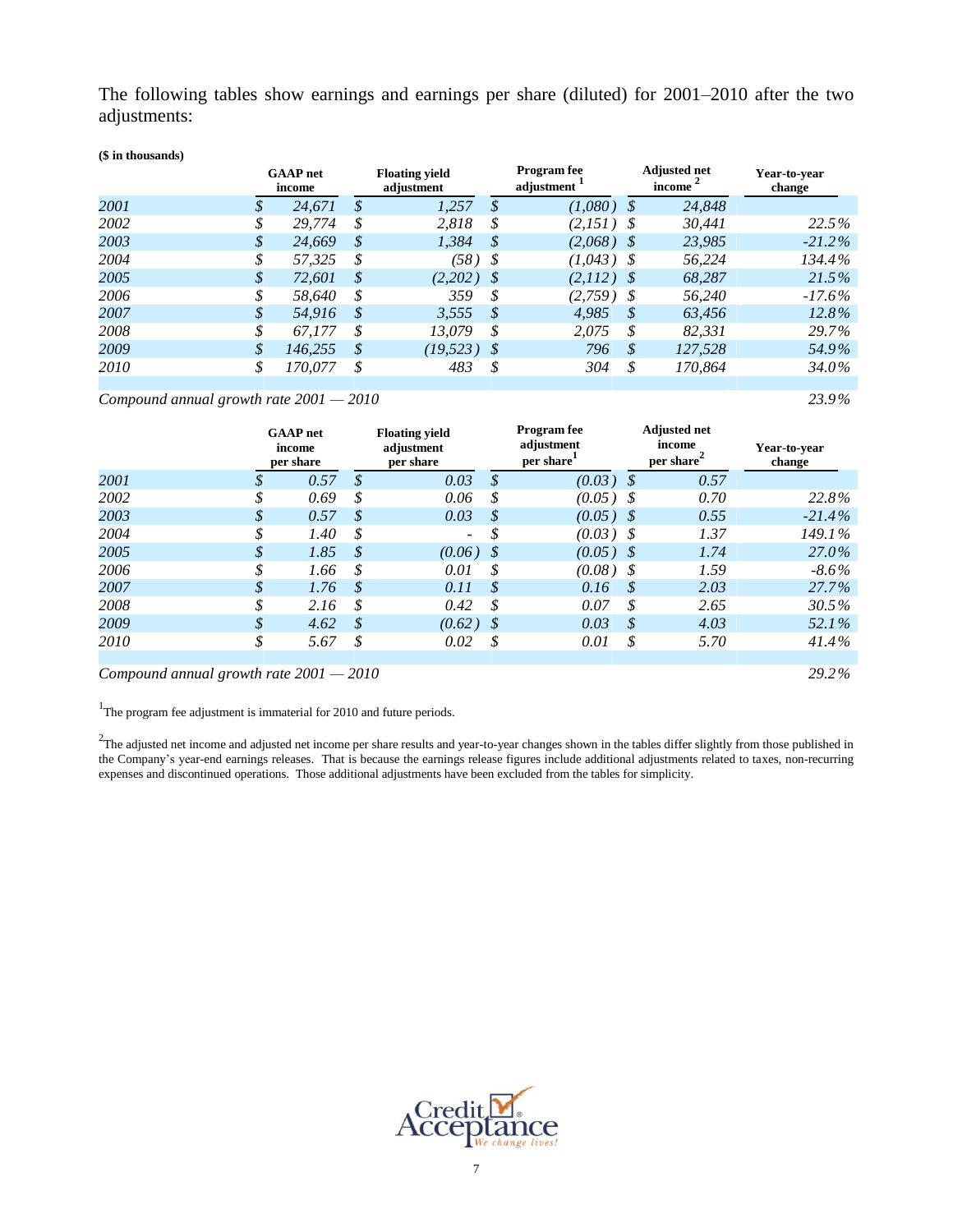As the second table shows, adjusted net income per share (diluted) increased 41.4% in 2010. Over the full ten-year period, adjusted net income per share increased at an annual compounded rate of 29.2%. In most years, including 2010, the two adjustments had a relatively insignificant impact on our results. However, the program fee adjustment had a significant impact in 2007, while the floating yield adjustment had a significant impact in both 2008 and 2009. During 2008, we reduced our expectations for loan performance, causing GAAP earnings to be less than adjusted earnings (since GAAP requires decreases in expected cash flows to be recorded as an expense in the current period). Then, as 2009 progressed, it became clear that we had reduced our expectations by too much in 2008, so in 2009 we reversed a portion of those downgrades. In addition, the new loans we wrote in 2009 performed better than we expected. The effect of better-than-expected results was to make GAAP earnings in 2009 considerably higher than adjusted earnings—the opposite of the relationship seen in 2008. When the two years are combined, the GAAP result is very similar to the adjusted result; however, when 2008 and 2009 are viewed separately, we believe that the adjusted results more accurately reflect our performance in each year.

### **ECONOMIC PROFIT**

We use a financial metric called Economic Profit to evaluate our financial results and determine incentive compensation. Besides including the two adjustments discussed above, Economic Profit differs from GAAP-based net income in one other important respect: Economic Profit includes a cost for equity capital.

The following table summarizes Economic Profit for 2001–2010:

| (\$ in thousands) |               |                               |    |                                  |      |                           |
|-------------------|---------------|-------------------------------|----|----------------------------------|------|---------------------------|
|                   |               | <b>Adjusted net</b><br>income |    | <b>Imputed cost of</b><br>equity |      | <b>Economic</b><br>Profit |
| 2001              | S             | 24,848                        | \$ | (29, 655)                        | - \$ | (4,807)                   |
| 2002              | S             | 30,441                        | \$ | (35,587)                         | - S  | (5,146)                   |
| 2003              | \$            | 23,985                        | \$ | (34,698)                         | - \$ | (10,713)                  |
| 2004              | \$            | 56,224                        | \$ | $(34, 451)$ \$                   |      | 21,773                    |
| 2005              | $\mathcal{S}$ | 68.287                        | S  | (34, 478)                        | - \$ | 33,809                    |
| 2006              | \$            | 56.240                        | S  | (29,604)                         | - S  | 26,636                    |
| 2007              | \$            | 63,456                        | \$ | (27, 208)                        | - \$ | 36,248                    |
| 2008              | \$            | 82,331                        | \$ | $(35,767)$ \$                    |      | 46,564                    |
| 2009              | \$            | 127,528                       | \$ | (46,006)                         | - S  | 81,522                    |
| 2010              | \$            | 170,864                       | \$ | (47,797)                         | S    | 123,067                   |

Economic Profit (including the floating yield and program fee adjustments) improved 51.0% in 2010, to \$123.1 million from \$81.5 million in 2009. At the start of the decade, Economic Profit had been a negative \$4.8 million.

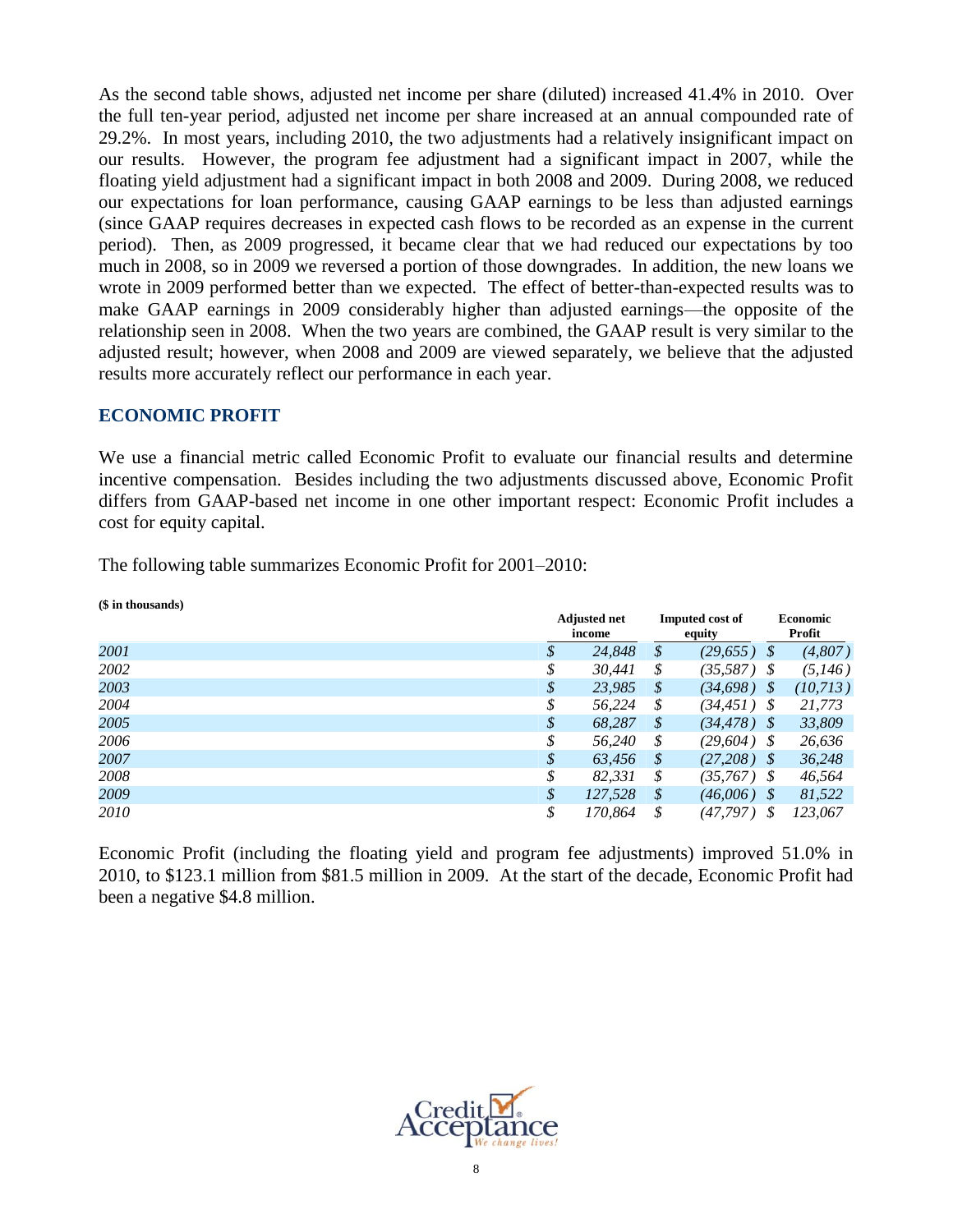Economic Profit is a function of three variables: the adjusted average amount of capital invested, the adjusted return on capital, and the adjusted weighted average cost of capital. The following table summarizes our financial performance in these areas for the last ten years<sup>4</sup>:

| (\$ in thousands) |                            |                                                |                                         |                                                        |               |
|-------------------|----------------------------|------------------------------------------------|-----------------------------------------|--------------------------------------------------------|---------------|
|                   |                            | <b>Adjusted</b><br>average capital<br>invested | <b>Adjusted</b><br>return on<br>capital | <b>Adjusted</b><br>weighted average<br>cost of capital | <b>Spread</b> |
| 2001              | S                          | 469,939                                        | 7.4%                                    | $8.4\%$                                                | $-1.0\%$      |
| 2002              | \$                         | 462,010                                        | $7.7\%$                                 | 8.9%                                                   | $-1.2\%$      |
| 2003              | \$                         | 437.467                                        | $6.6\%$                                 | $9.0\%$                                                | $-2.4\%$      |
| 2004              | \$                         | 483.734                                        | $13.1\%$                                | 8.6%                                                   | $4.5\%$       |
| 2005              | $\boldsymbol{\mathcal{S}}$ | 523.438                                        | $14.7\%$                                | 8.3%                                                   | $6.4\%$       |
| 2006              | \$                         | 548.482                                        | $12.9\%$                                | 8.1%                                                   | $4.8\%$       |
| 2007              | \$                         | 710.114                                        | 12.1%                                   | $7.0\%$                                                | 5.1%          |
| 2008              | \$                         | 974.976                                        | $11.2\%$                                | $6.4\%$                                                | $4.8\%$       |
| 2009              | $\mathcal{S}$              | 998.719                                        | $14.9\%$                                | $6.7\%$                                                | 8.2%          |
| 2010              |                            | 1.074.210                                      | 18.7%                                   | $7.2\%$                                                | 11.5%         |
|                   |                            |                                                |                                         |                                                        |               |

*Compound annual growth rate 2001 — 2010 9.6 %*

As the table shows, the improvement in Economic Profit in 2004–2005 resulted primarily from increases in the adjusted return on capital. In 2006—a year in which Economic Profit declined—the adjusted return on capital was again the main driver, but in the opposite direction. The adjusted return on capital declined as a result of a \$7.0 million after-tax charge related to an agreement to settle litigation (growing out of an activity that had occurred ten years prior) and a \$4.4 million aftertax gain from discontinued operations recorded in 2005. In 2007–2008, the improvements in Economic Profit resulted from increases in adjusted average capital invested and decreases in the adjusted cost of capital. The decreases were due to lower borrowing costs and greater use of debt, which carries a lower average cost than equity capital. These favorable trends during 2007–2008 were partially offset by lower returns on capital as a result of pricing reductions we made in 2006 and 2007 to respond to a more competitive market environment.

The primary contributor to higher Economic Profit in both 2009 and 2010 was the adjusted return on capital. The competitive environment had improved considerably in 2008, and it remained favorable in 2009 and 2010. As a result, we were able to raise our pricing. Better pricing, along with strong loan performance, was the main factor fueling the higher return on capital in both years. Also contributing in 2010 were lower expense levels, which increased the return on capital by 77 basis points from 2009. This continued a trend which had started in 2007 when lower expense levels positively impacted the return on capital by 70 basis points, and then, in 2008 and 2009, by 150 and 25 basis points respectively. In fact, reduced operating expenses contributed 322 basis points to the 580-basis-point improvement in return on capital between 2006 and 2010. This is a trend worth watching, as it is likely to continue if we are successful in growing the size of our business in future periods.

*4 See Exhibit A for a reconciliation of the above adjusted financial measures to the most relevant GAAP financial measures.*



*\_\_\_\_\_\_\_\_\_\_\_\_\_\_\_\_\_\_\_\_\_\_\_\_\_\_\_\_\_\_\_\_\_\_\_\_\_\_\_\_\_\_\_\_\_\_\_\_\_\_\_\_\_\_\_\_\_\_\_\_\_\_\_\_\_\_\_\_\_\_\_\_\_\_\_\_\_\_\_\_\_\_\_\_\_\_\_\_\_\_\_\_\_\_\_\_\_\_\_\_\_\_\_\_\_\_\_\_\_\_\_\_\_\_\_\_\_\_\_\_*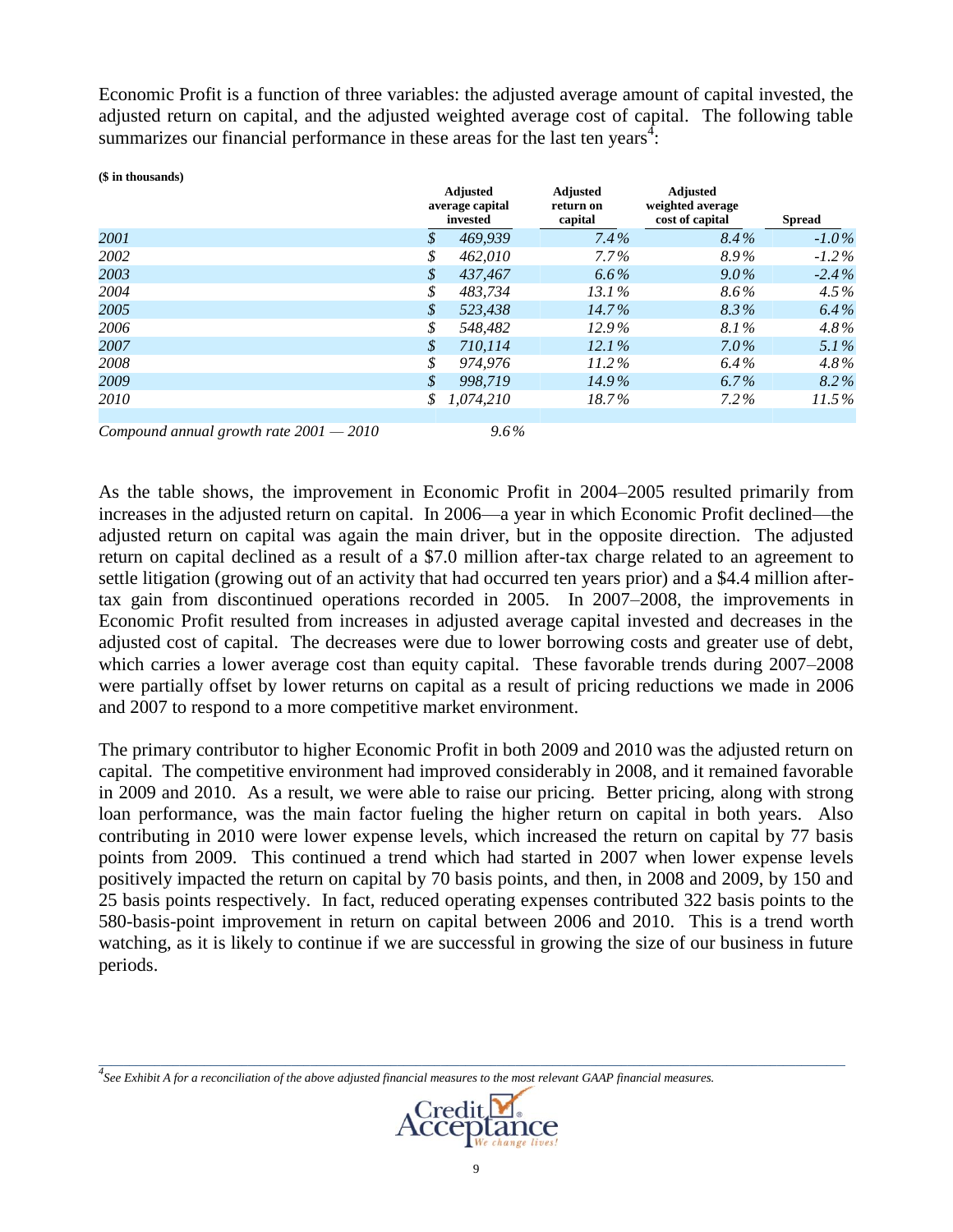A lower tax rate also positively impacted the 2010 return on capital, increasing it by 79 basis points. However, the lower tax rate is attributable to a non-recurring adjustment to our tax reserves and, as a result, will not benefit future periods.

### **LOAN PERFORMANCE**

One of the most important variables determining our financial success is loan performance. The most critical time to correctly assess future loan performance is at loan inception, since that is when we determine the advance we pay to the dealer-partner.

At loan inception, we use a statistical model to estimate the expected collection rate for each loan. The statistical model is called a credit scorecard. Most consumer finance companies use such a tool to forecast the performance of the loans they originate. Our credit scorecard combines credit bureau data, customer data supplied in the credit application, vehicle data, and data captured from the loan transaction such as the amount of the down payment received from the customer or the initial loan term. We developed our first credit scorecard in 1998, and have revised it several times since then. An accurate credit scorecard allows us to properly price new loan originations, which improves the probability that we will actually realize our expected returns on capital.

Subsequent to loan inception, we continue to evaluate the expected collection rate for each loan. Our evaluation becomes more accurate as the loans age, as we use actual loan performance data in our forecast. By comparing our current expected collection rate for each loan with the rate we projected at the time of origination, we are able to assess the accuracy of that initial forecast.

The following table compares, for each of the last ten years, our most current forecast of loan performance with our initial forecast:

|         | December 31, 2010 forecast | <b>Initial forecast</b> | <b>Variance</b> |
|---------|----------------------------|-------------------------|-----------------|
| 2001    | 67.5%                      | 70.4%                   | $-2.9\%$        |
| 2002    | 70.5%                      | 67.9%                   | $2.6\%$         |
| 2003    | 73.7%                      | 72.0%                   | $1.7\%$         |
| 2004    | 73.0%                      | 73.0%                   | $0.0\%$         |
| 2005    | 73.7%                      | 74.0%                   | $-0.3\%$        |
| 2006    | 70.2%                      | 71.4%                   | $-1.2\%$        |
| 2007    | 67.9%                      | 70.7%                   | $-2.8\%$        |
| 2008    | 69.9%                      | 69.7%                   | $0.2\%$         |
| 2009    | 78.5%                      | 71.9%                   | $6.6\%$         |
| 2010    | 75.8%                      | 73.6%                   | 2.2%            |
| Average | $72.4\%$ <sup>1</sup>      | 71.5%                   | $0.9\%$         |

 $1$ Calculated using a weighted average based on loan origination dollars.

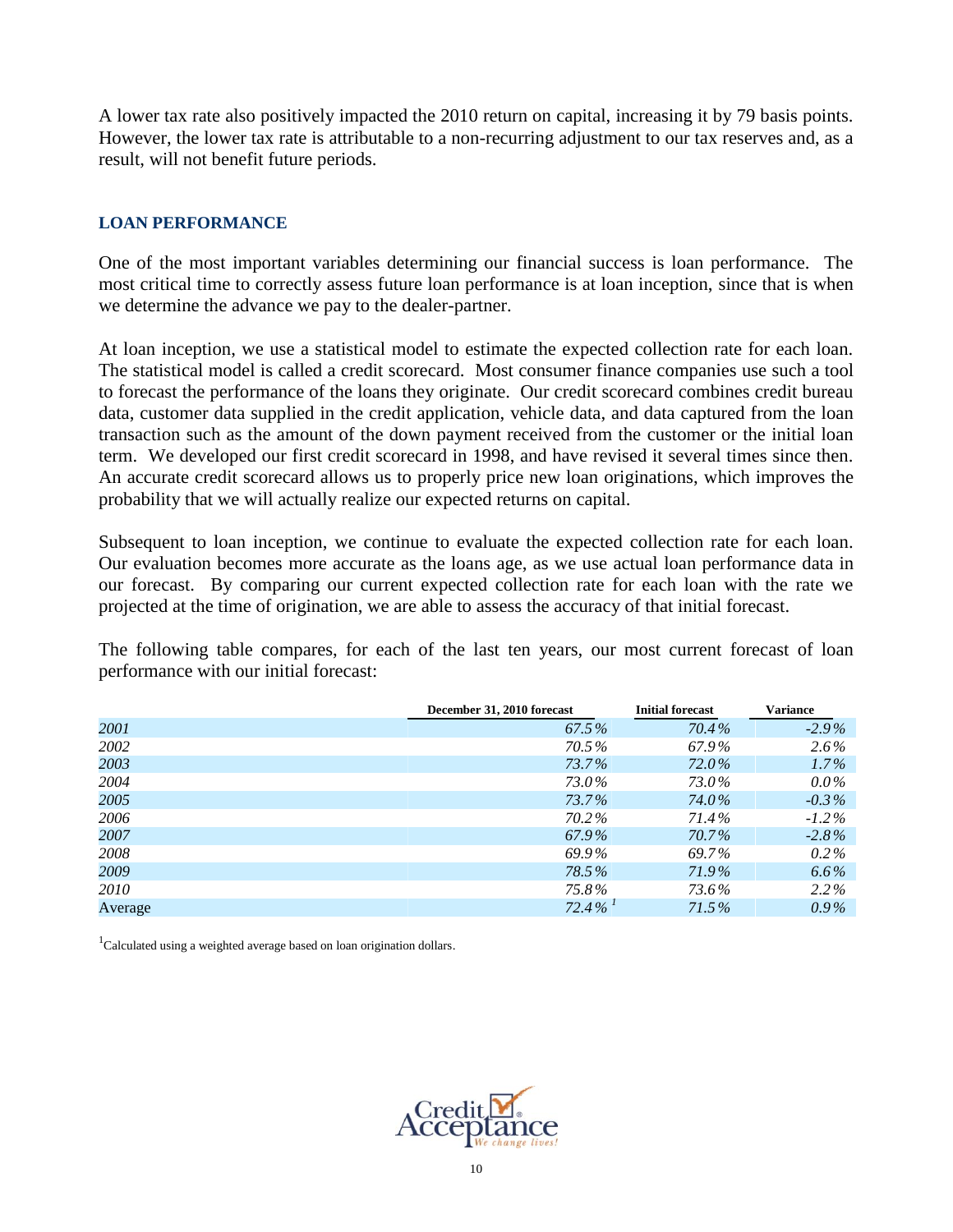Loans originated in three of the ten years (2001, 2006 and 2007) have yielded actual collection results materially worse than our initial estimates, while originations in four of the years (2002, 2003, 2009 and 2010) have yielded actual results materially better than our initial estimates. For the other three years (2004, 2005 and 2008), actual results have been very close to our initial estimates. On average, over the ten-year period, loans have performed 90 basis points better than our initial forecasts.

Loan performance can be explained by a combination of internal and external factors. Internal factors include the quality of our origination and collection processes, the quality of our credit scorecard, and changes in our policies governing new loan originations. External factors include the unemployment rate, the retail price of gasoline, vehicle wholesale values, and the cost of other required expenditures (such as for food and energy) that impact our customers. In addition, the level of competition is thought to impact loan performance through something called adverse selection, which we explain below.

The loans that have performed materially worse than our initial estimates were all originated in years (2001, 2006 and 2007) which were followed by increases in the unemployment rate. In addition, the poorer performing loans were originated during years in which the competitive environment was more difficult, which increased the impact of adverse selection.

In contrast, the loans that have performed better than our estimates were originated in years (2002, 2003, 2009 and 2010) that were all followed by periods in which the unemployment rate either improved or was stable. Additionally, we had less competition in those four origination years, which reduced the impact of adverse selection.

It should be noted that we have limited information with which to assess the performance of 2010 loans. While the information we do have is encouraging, a significant portion of the collections we expect have not yet been realized.

Adverse selection as it relates to our market refers to an inverse correlation between the accuracy of an empirical scorecard and the number of lenders that are competing for the loan. Said another way, without any competition it is relatively easy to build a scorecard which accurately assesses the probability of payment based on attributes collected at the time of loan origination. As competition increases, creating an accurate scorecard becomes more challenging.

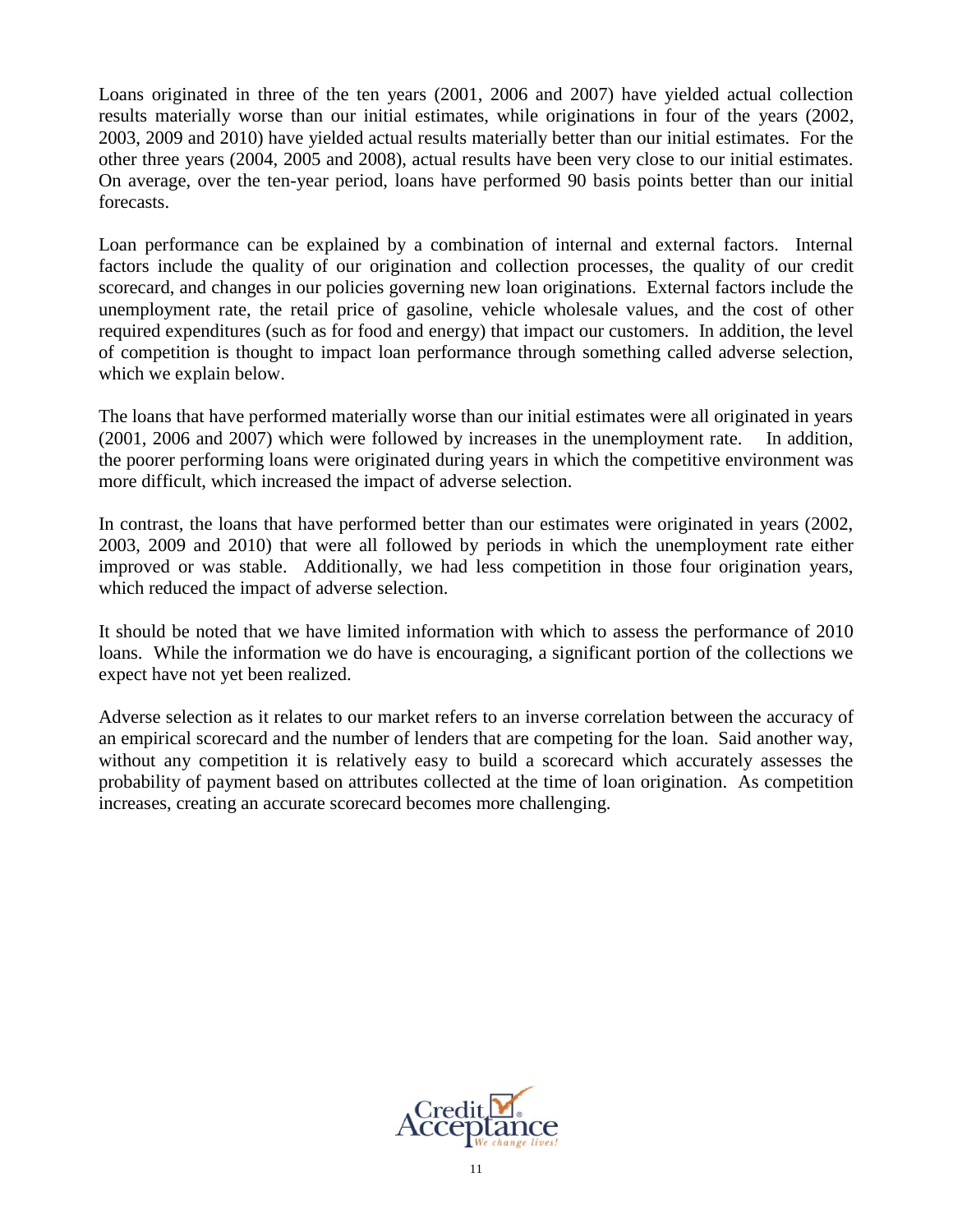To illustrate adverse selection, we will give a simple example. Assume that the scorecard we use to originate loans is based on a single variable, the amount of the customer's down payment, and that the higher the down payment, the higher the expected collection rate. Assume that for many years, we have no competitors and we accumulate performance data indicating that loans with down payments above \$1,000 consistently produce the same average collection rate. Then assume that we begin to compete with another lender whose scorecard ignores down payment and instead emphasizes the amount of the customer's weekly income. As the new lender begins to originate loans, our mix of loans will be impacted as follows: We will start to receive loans for borrowers with lower average weekly incomes as the new lender originates loans for borrowers with higher weekly incomes—i.e., borrowers whose loans we would have previously originated. Furthermore, since our scorecard only focuses on down payment, the shift in our borrower mix will not be detected by our scorecard, and our collection rate expectation will remain unchanged. It is easy to see that this shift in borrower characteristics will have a negative impact on loan performance, and that this impact will be missed by our scorecard. Although the real world is more complex than this simple example—with hundreds of lenders competing for loans and with each lender using many variables in its scorecard—adverse selection is something that probably does impact loan performance.

Predicting loan performance accurately at loan inception is important, and we are satisfied with the results achieved over the last ten years. We estimate that a 100-basis-point change in the collection rate impacts the return on capital by only 30–50 basis points. As a result, even the loans we originated in 2001, when actual collection results lagged our forecast by 290 basis points, were still profitable. That we have been able to avoid originating unprofitable loans over the last ten years, including the years impacted by the financial crisis, is a significant accomplishment.

### **UNIT VOLUME**

|      | Unit volume | Year-to-year change |
|------|-------------|---------------------|
| 2001 | 61,928      |                     |
| 2002 | 49,801      | $-19.6%$            |
| 2003 | 61,445      | 23.4%               |
| 2004 | 74,154      | 20.7%               |
| 2005 | 81,184      | 9.5%                |
| 2006 | 91,344      | 12.5%               |
| 2007 | 106,693     | 16.8%               |
| 2008 | 121,282     | 13.7%               |
| 2009 | 111,029     | $-8.5\%$            |
| 2010 | 136,813     | 23.2%               |
|      |             |                     |

The following table summarizes unit volume growth for 2001–2010:

*Compound annual growth rate 2001 — 2010 9.2 %*

In 2010, unit volumes grew 23.2%. Since 2001, unit volumes have grown at an annual compounded rate of 9.2%.

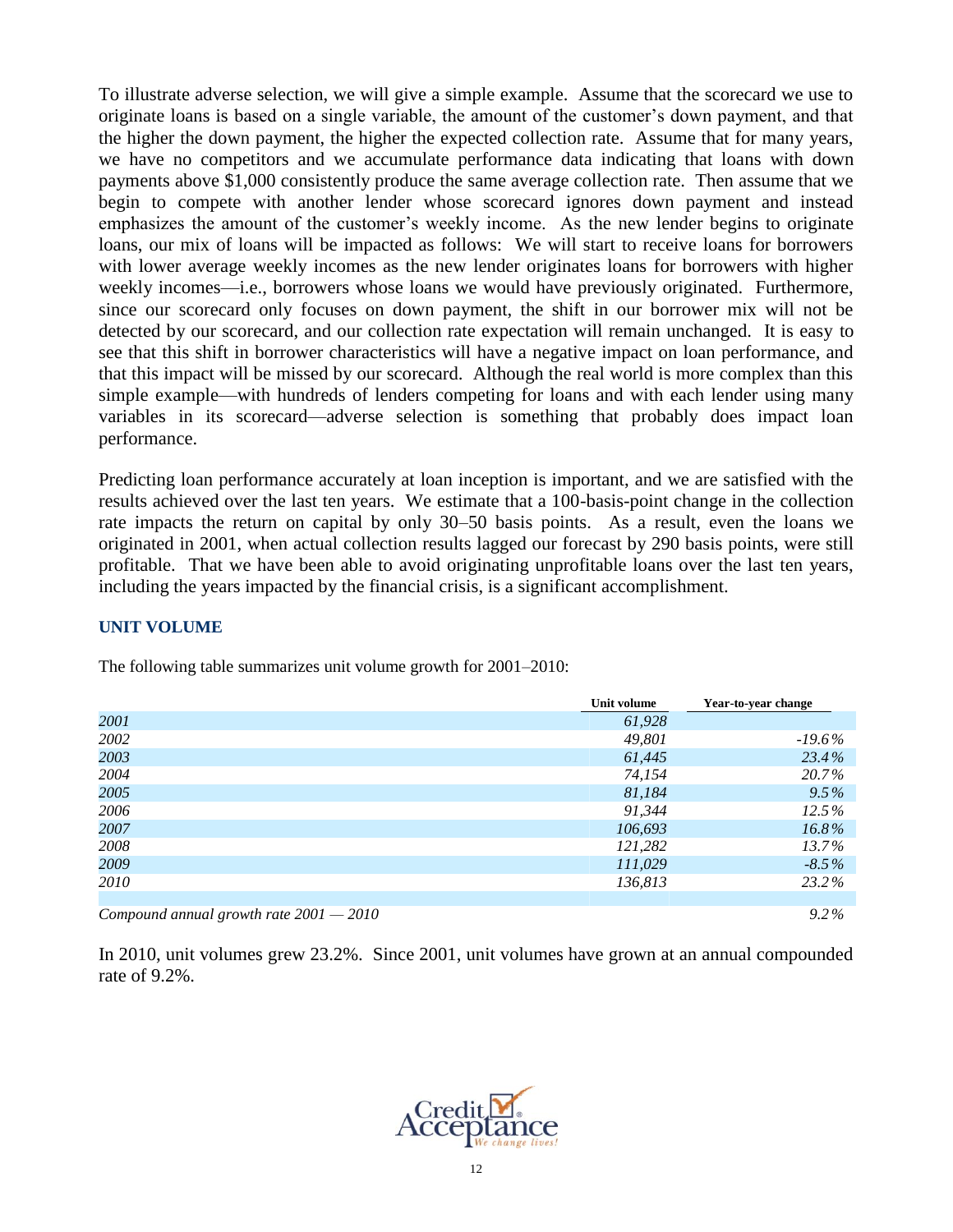Unit volume is a function of the number of active dealer-partners and the average volume per dealerpartner. The following table summarizes the trend in each of these variables from 2001 to 2010:

|      | <b>Active dealer-</b><br>partners | Year-to-year<br>change | Volume per<br>dealer-partner | Year-to-year<br>change |
|------|-----------------------------------|------------------------|------------------------------|------------------------|
| 2001 | 1,180                             |                        | 52.5                         |                        |
| 2002 | 843                               | $-28.6\%$              | 59.1                         | $12.6\%$               |
| 2003 | 950                               | $12.7\%$               | 64.7                         | $9.5\%$                |
| 2004 | 1,212                             | 27.6%                  | 61.2                         | $-5.4\%$               |
| 2005 | 1,759                             | $45.1\%$               | 46.2                         | $-24.5\%$              |
| 2006 | 2.214                             | 25.9%                  | 41.3                         | $-10.6\%$              |
| 2007 | 2,827                             | $27.7\%$               | 37.7                         | $-8.7\%$               |
| 2008 | 3,264                             | $15.5\%$               | 37.2                         | $-1.3\%$               |
| 2009 | 3,168                             | $-2.9\%$               | 35.0                         | $-5.9\%$               |
| 2010 | 3,206                             | $1.2\%$                | 42.7                         | 22.0%                  |

As the table shows, the gain in unit volumes over the ten-year period has resulted from an increase in the number of active dealer-partners partially offset by a reduction in volume per dealer-partner.

Active dealer-partners grew from 1,180 in 2001 to 3,206 in 2010. The number declined significantly in 2002 as a result of capital constraints which required us to eliminate dealer-partners from our program. Then, after rising in 2003–2008, the number of active dealer-partners declined in 2009, again because of capital constraints. Although we didn't eliminate dealer-partners from our program, we reduced advance rates, which caused a greater-than-average number of dealer-partners to become inactive. When we reduce advance rates, dealer-partners find it more difficult to originate new loans. The number of active dealer-partners increased in 2010, but the increase was only 1.2%.

Volume per dealer-partner increased from 52.5 loans in 2001 to 64.7 loans in 2003. Because the dealer-partners we eliminated in 2002 due to capital constraints were generally lower volume participants, average volume per dealer-partner increased in both 2002 and 2003. The declines in volume per dealer-partner that occurred in 2004–2007 reflect our decision to maintain underwriting standards and a margin of safety in our pricing as the competitive environment became more difficult. The declines in 2008 and 2009 reflect our decision to reduce advance rates in response to capital constraints associated with the financial crisis. Volume per dealer-partner increased 22.0% in 2010, when we reversed a portion of those advance reductions.

While any business would prefer to see a trend of increasing volume from their customers, in this case shareholders should take comfort in the declining trend we have experienced. The track record of companies in our industry that make unit volume their highest priority is not one of success. Had we elected to pursue a strategy of increasing volume per dealer-partner at the expense of per unit profitability, we are confident shareholders would not be in as strong a position as they are today.

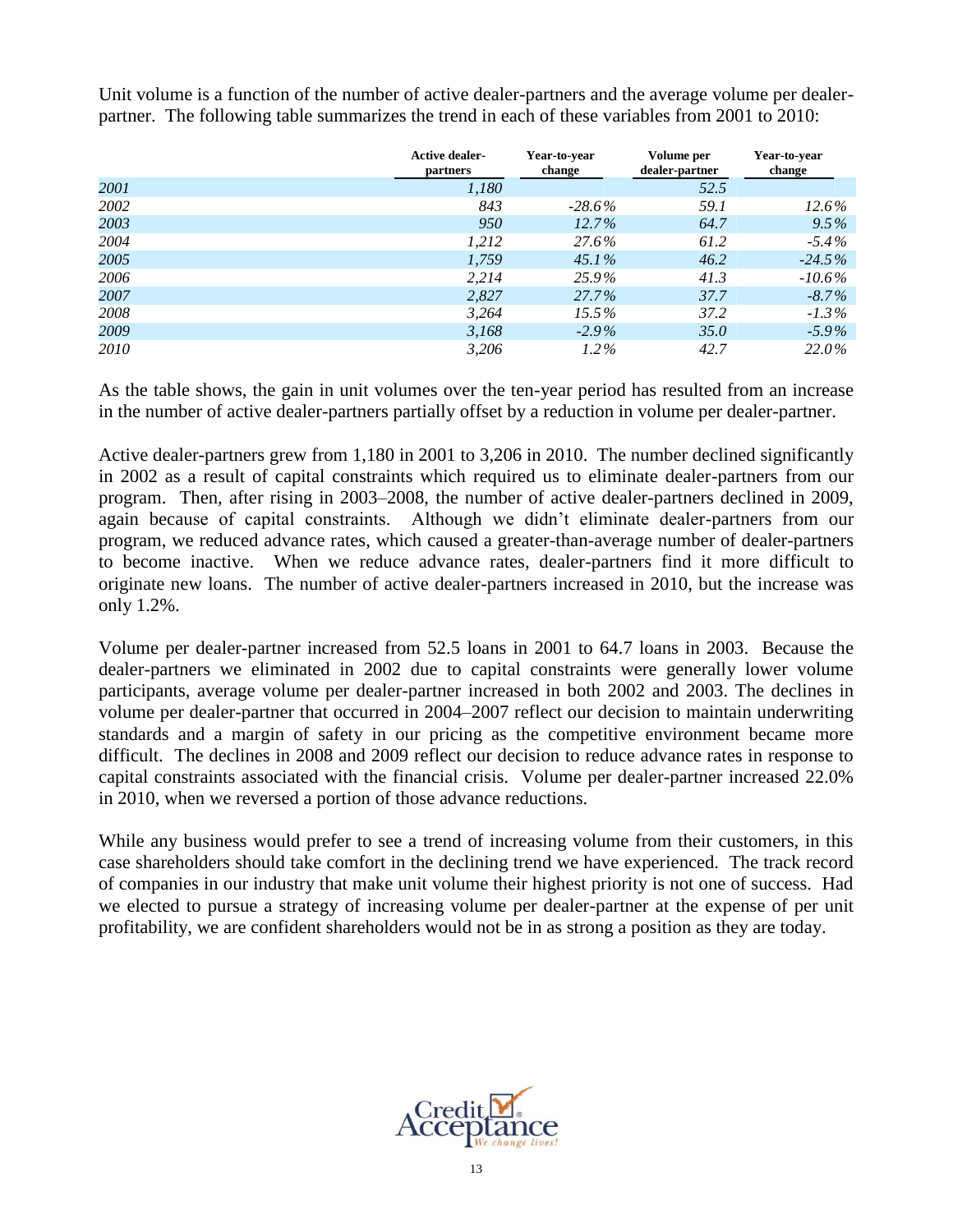While we were pleased to be able to grow unit volumes by 23.2% in 2010, we recognize that this growth was almost exclusively due to increased volume per dealer-partner generated by increased advances. We also recognize that growth from advance increases is not sustainable over the long term. If we are to continue to grow the size of our business, we will need to be successful in raising the number of active dealer-partners. In this regard, 2010 was unimpressive, but we did see a positive trend develop during the year. The following table shows the growth rate in active dealerpartners over the last eight quarters:

|         | Change in active dealer-partners from<br>prior-year same quarter |
|---------|------------------------------------------------------------------|
| Q1 2009 | $0.6\%$                                                          |
| Q2 2009 | $0.6\%$                                                          |
| Q3 2009 | $-1.3\%$                                                         |
| Q4 2009 | $1.7\%$                                                          |
| Q1 2010 | $1.8\%$                                                          |
| Q2 2010 | $2.6\%$                                                          |
| Q3 2010 | 7.9%                                                             |
| Q4 2010 | $17.3\%$                                                         |

The market we target is large, with approximately 55,000 independent and franchised automobile dealers. We expanded our sales force in 2010 (to 135 from 114) and intend to expand it further in 2011. Finally, we are well positioned with capital to avoid slowing growth due to capital constraints, which has been the primary obstacle for us historically in growing our loan portfolio. For these reasons, we are optimistic that we can continue the positive trend established during the later part of 2010.

### **SHAREHOLDER DISTRIBUTIONS**

Like any profitable business, we generate cash. Historically, we have used this cash to fund originations growth, repay debt or fund share repurchases.

We use excess capital to repurchase shares when prices are at or below our estimate of intrinsic value (which is the discounted value of future cash flows). As long as the share price is at or below intrinsic value, we prefer share repurchases to dividends for several reasons. First, repurchasing shares below intrinsic value increases the value of the remaining shares. Second, distributing capital to shareholders through a share repurchase gives shareholders the option to defer taxes by electing not to sell any of their holdings. A dividend does not allow shareholders to defer taxes in this manner. Finally, repurchasing shares enables shareholders to increase their ownership, receive cash or do both based on their individual circumstances and view of the value of a Credit Acceptance share. (They do both if the proportion of shares they sell is smaller than the ownership stake they gain through the repurchase.) A dividend does not provide similar flexibility.

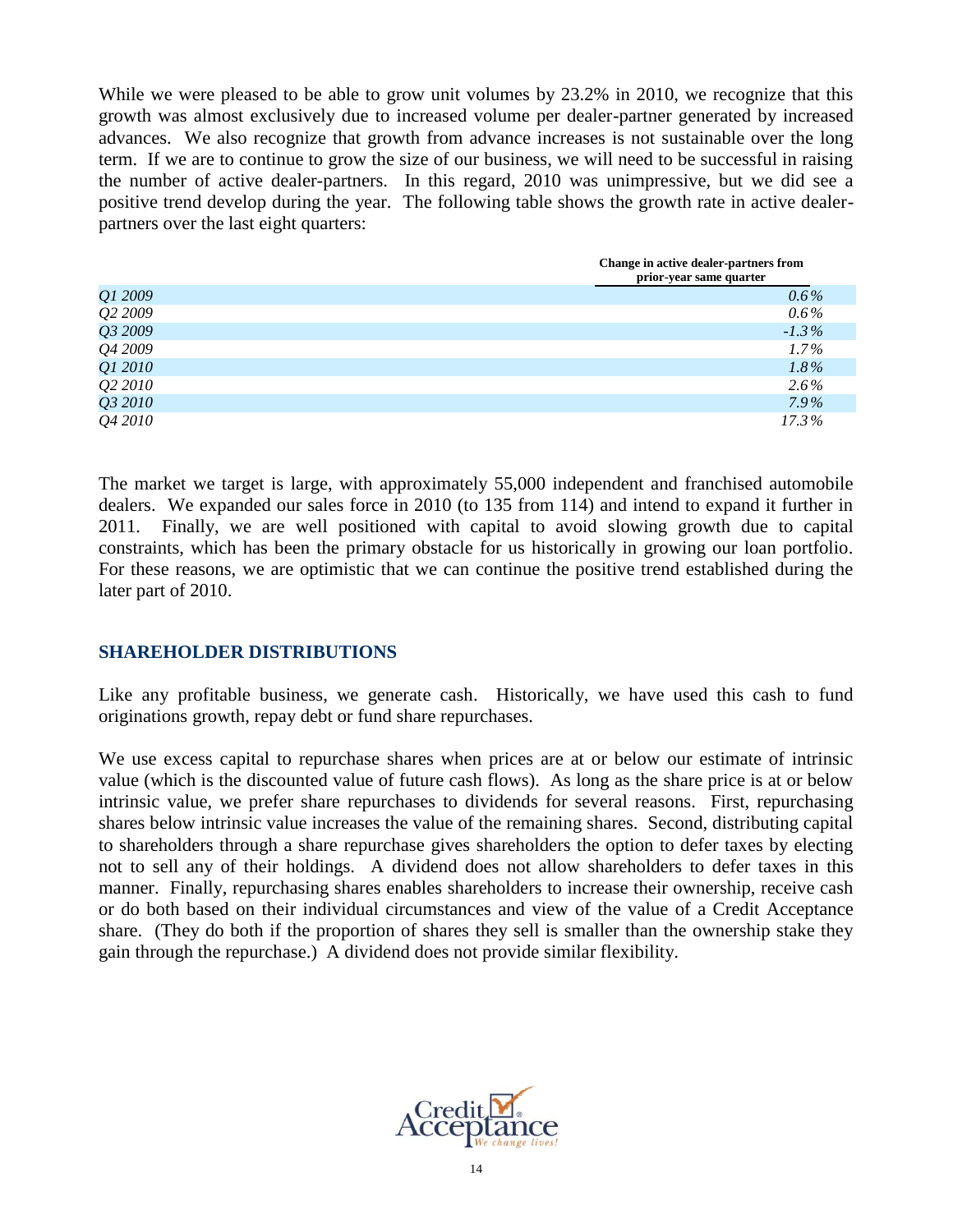Since beginning our share repurchase program in mid-1999, we have repurchased approximately 26.3 million shares at a total cost of \$724.2 million.

Although our first priority is to ensure we have enough capital to fund new loan originations, to the extent we have excess capital we will continue to return capital to shareholders as we have in the past.

## **KEY SUCCESS FACTORS**

Our financial success is a result of having a unique and valuable product and of putting in many years of hard work to develop the business.

Our core product has remained essentially unchanged for 39 years. We provide auto loans to consumers regardless of their credit history. Our customers consist of individuals who have typically been turned away by other lenders. Traditional lenders have many reasons for declining a loan. We have always believed that individuals, if given an opportunity to establish or reestablish a positive credit history, will take advantage of it. As a result of this belief, we have changed the lives of thousands of people.

However, as we have found, having a unique and valuable product is only one of the elements we need if we are to make our business successful. There are others, and many have taken years to develop. The following summarizes the key elements of our success today:

- We have developed the ability to offer guaranteed credit approval while maintaining an appropriate return on capital. It took years to develop the processes and accumulate the customer and loan performance data that we use to make profitable loans in our segment of the market.
- We understand the daily execution required to successfully service a portfolio of automobile loans to customers in our target market. There are many examples of companies in our industry that underestimated the effort involved and produced poor financial results. Approximately 50% of our team members work directly on some aspect of servicing our loan portfolio, and we are fortunate to have such a capable and engaged group.
- We have learned how to develop relationships with dealer-partners that are profitable. Forging a profitable relationship requires us to select the right dealer, align incentives, communicate constantly and create processes to enforce standards. In our segment of the market, the dealer-partner has significant influence over loan performance. Learning how to create relationships with dealer-partners who share our passion for changing lives has been one of our most important accomplishments.

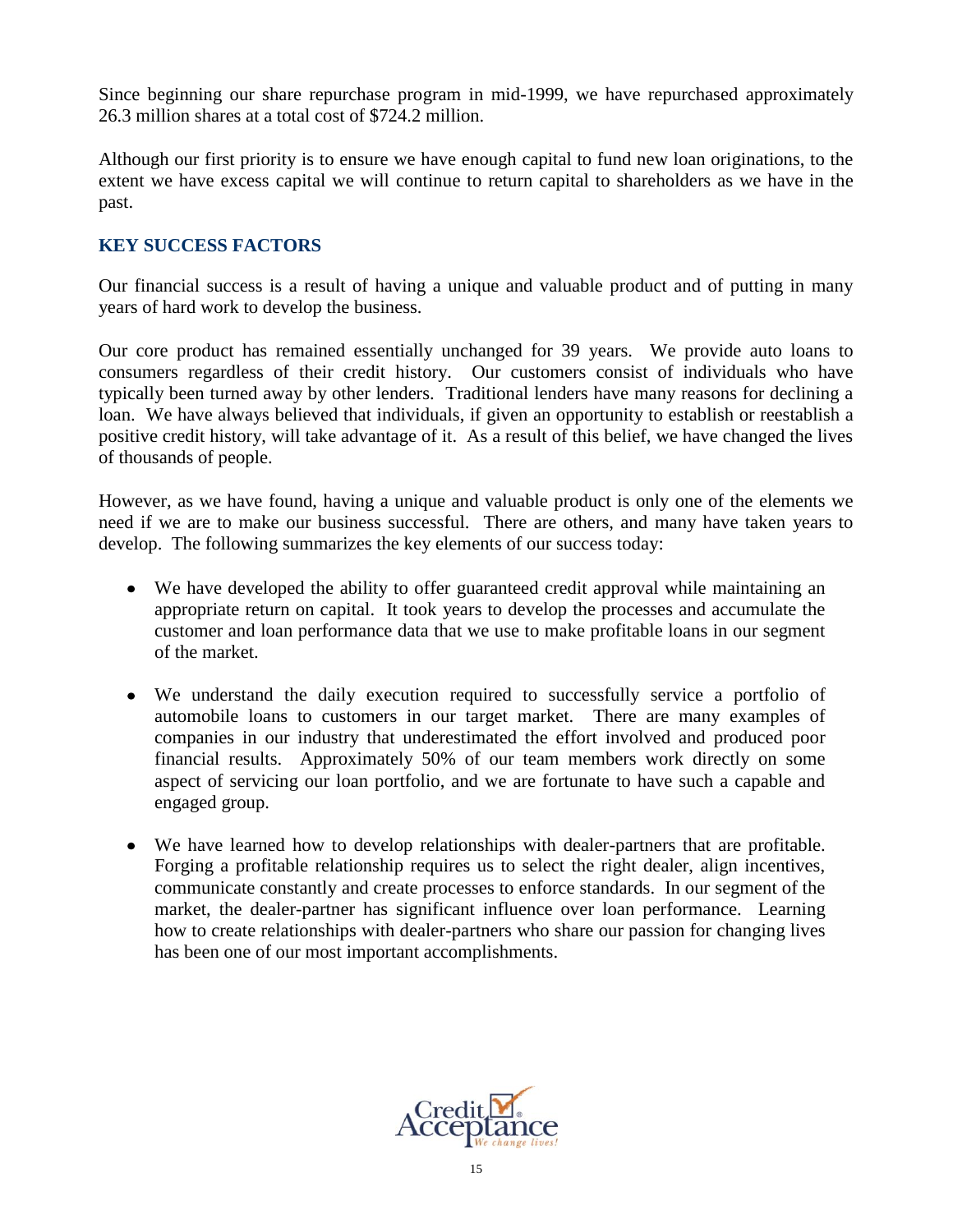- We have developed a much more complete program for helping dealer-partners serve this segment of the market. Over the years, many dealer-partners have been overwhelmed by the work required to be successful in our program. Many dealer-partners have quit, telling us the additional profits generated from our program were not worth the effort. We have continually worked to provide solutions for the many obstacles that our dealerpartners encounter. It is impossible to quantify the impact of these initiatives on our loan volume because of the changing external environment. However, anecdotal evidence suggests our efforts have been worthwhile. Continuing to make our program easier for dealer-partners will likely produce additional benefits in the future.
- We have developed a strong management team. Because we are successful at retaining our managers, they become stronger each year as they gain experience with our business. Our senior management team, consisting of 22 individuals, averages over 11 years of experience with our company. While we have added talent to our team selectively over the past few years, the experience of our core team is a key advantage. Our success in growing the business while simultaneously improving our returns on capital could not have occurred without the dedication and energy of this talented group.
- We have strengthened our focus on our core business. At times in our history, our focus had been diluted by the pursuit of other, non-core opportunities. Today, we offer one product and focus 100% of our energy and capital on perfecting this product and providing it profitably.
- We have developed a unique system, CAPS, for originating auto loans. Traditional indirect lending is inefficient. Many traditional lenders take one to four hours to process a loan application, and they decline most of the applications they process. We take 60 seconds, and we approve 100% of the applications submitted, 24 hours a day, seven days a week. In addition, our CAPS system makes our program easier for dealer-partners to use, and allows us to deploy much more precise risk-adjusted pricing.
- We have developed a high-quality field sales force. Our sales team provides real value to our dealer-partners. Team members act as consultants as we teach dealer-partners how to successfully serve our market segment.
- We have developed the ability to execute our loan origination process consistently over time. Consistent execution is difficult, as it requires us to maintain an appropriate balance between providing excellent service to our dealer-partners, and ensuring the loans we originate meet our standards. We measure both loan compliance and dealerpartner satisfaction on a monthly basis to assess our performance, and use these measures to make adjustments when necessary.

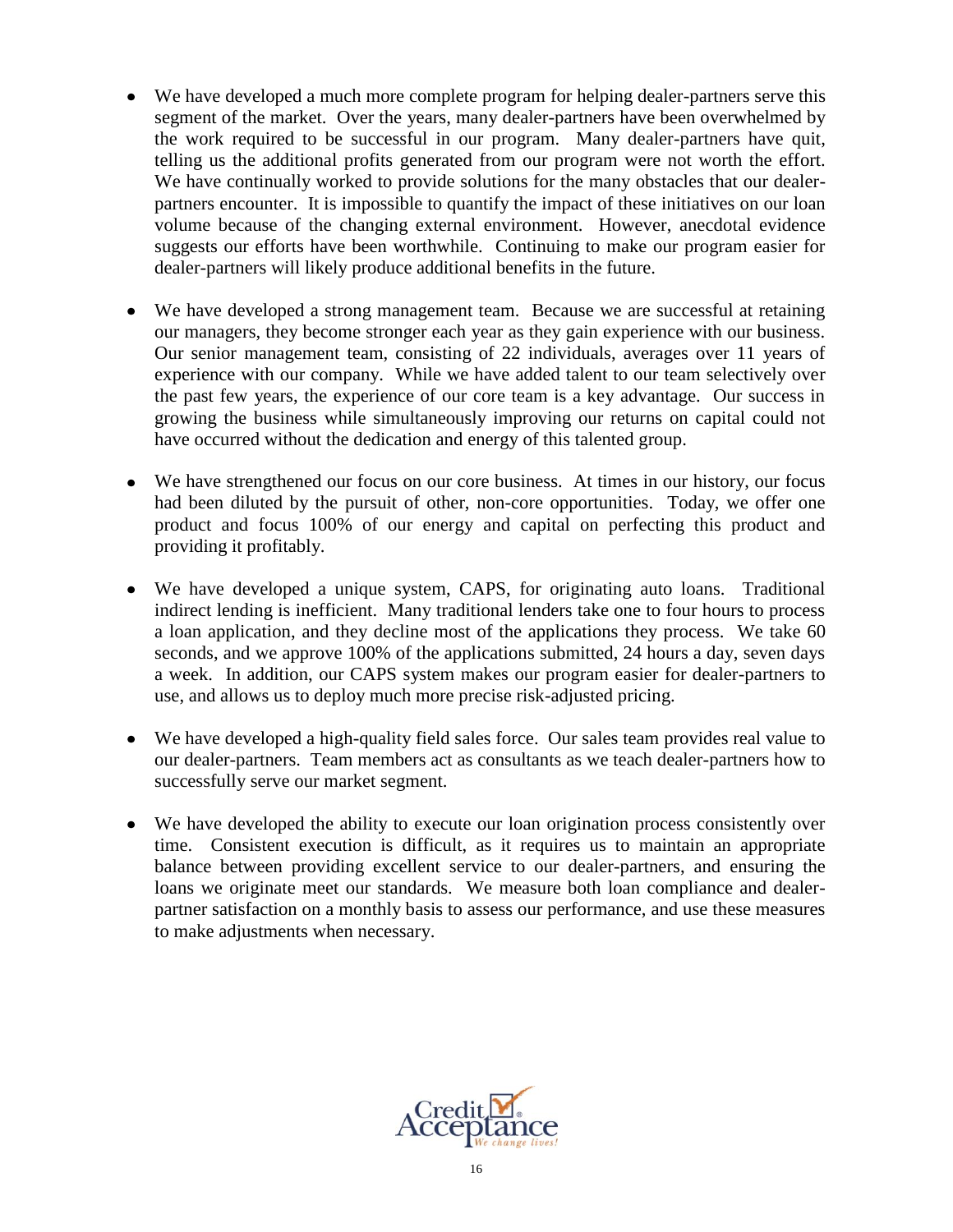- We are well positioned from a capital perspective. As of March 17, 2011, we have \$266.8 million in unused and available credit lines. In addition, we have been successful at lengthening the term of our debt facilities, with no facilities expiring until June of 2012. Even with the most recent share repurchase, our capital structure remains conservative. And our lending relationships, which we have developed over a long period of time, remain strong. We believe our lenders were impressed with our performance during the financial crisis, and their confidence in our company was enhanced as a result. Our goal is to maintain a consistent presence in the market in good times and bad, and we believe our access to capital will be a competitive advantage in that effort.
- We devote a large portion of our time to something we call organizational health. Organizational health is about putting our team members in position to do their best work. For that, we focus consistently on ten elements of operational effectiveness, including setting clear expectations, communicating fully, managing performance, providing training, maintaining effective incentive compensation plans, and providing the technology and processes required for operational excellence.

### **A FINAL NOTE**

We start with a customer that other companies avoid, and give that customer the chance to obtain a vehicle, establish a positive credit history, and move his or her life in a positive direction. We are proud of what we have been able to accomplish for our customers and for our shareholders, and grateful for the efforts of our many talented and hard-working team members, who deserve the credit for our success.

Brett A. Roberts Chief Executive Officer

We make forward-looking statements in this letter and may make such statements in future filings with the Securities and Exchange Commission. We may also make forward-looking statements in our press releases or other public or shareholder communications. Our forward-looking statements are subject to risks and uncertainties and include information about our expectations and possible or assumed future results of operations. When we use any of the words "may," "will," "should," "believe," "expect," "anticipate," "assume," "forecast," "estimate," "intend," "plan," "target" or similar expressions, we are making forward-looking statements.

We claim the protection of the safe harbor for forward-looking statements contained in the Private Securities Litigation Reform Act of 1995 for all of our forward-looking statements. These forward-looking statements represent our outlook only as of the date of this report. While we believe that our forward-looking statements are reasonable, actual results could differ materially since the statements are based on our current expectations, which are subject to risks and uncertainties. Factors that might cause such a difference include, but are not limited to, the factors set forth under Item 1A of this Form 10-K, which is incorporated herein by reference, elsewhere in this report and the risks and uncertainties discussed in our other reports filed or furnished from time to time with the SEC.

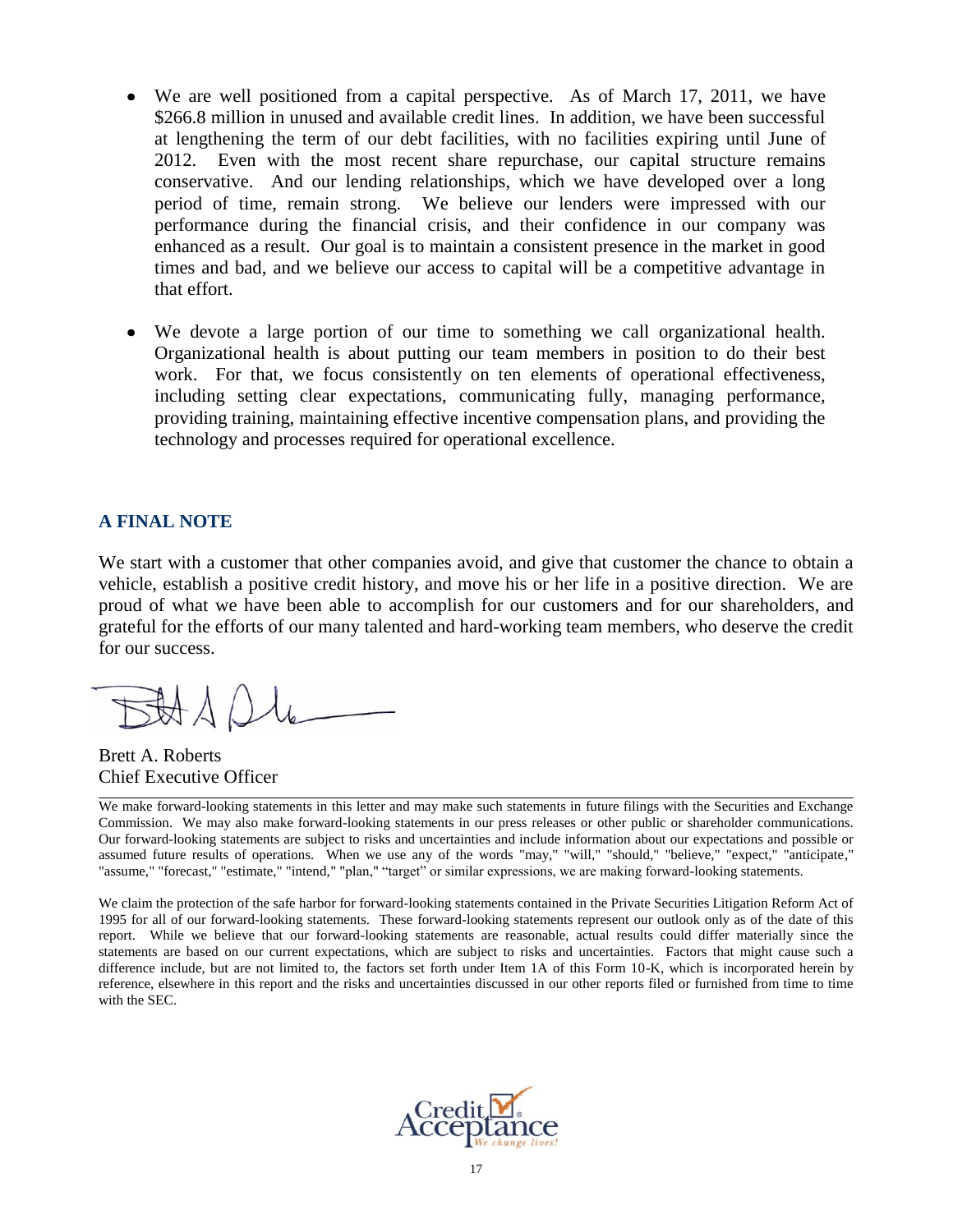#### **EXHIBIT A RECONCILIATION OF GAAP FINANCIAL RESULTS TO NON-GAAP MEASURES**

#### **(\$ in thousands)**

|      |    | <b>GAAP</b> net<br>income |    | <b>Floating yield</b><br>adjustment |                   | <b>Program</b> fee<br>adjustment |   | <b>Adjusted net</b><br>income |    | <b>Imputed cost</b><br>of equity |   | <b>Economic</b><br>Profit |
|------|----|---------------------------|----|-------------------------------------|-------------------|----------------------------------|---|-------------------------------|----|----------------------------------|---|---------------------------|
| 2001 | S  | 24,671                    | S  | 1,257                               |                   | (1,080)                          | S | 24,848                        | \$ | (29, 655)                        |   | (4,807)                   |
| 2002 | \$ | 29.774                    | \$ | 2,818                               | \$                | $(2,151)$ \$                     |   | 30,441                        | \$ | $(35,587)$ \$                    |   | (5,146)                   |
| 2003 | \$ | 24,669                    | S  | 1,384                               | \$                | $(2,068)$ \$                     |   | 23,985                        | \$ | $(34,698)$ \$                    |   | (10, 713)                 |
| 2004 | \$ | 57.325                    |    | $(58)$ \$                           |                   | $(1,043)$ \$                     |   | 56,224                        | \$ | $(34, 451)$ \$                   |   | 21,773                    |
| 2005 | \$ | 72.601                    | S  | $(2,202)$ \$                        |                   | $(2,112)$ \$                     |   | 68,287                        | \$ | $(34, 478)$ \$                   |   | 33,809                    |
| 2006 | \$ | 58.640                    | S  | 359                                 | S                 | $(2,759)$ \$                     |   | 56,240                        | \$ | $(29,604)$ \$                    |   | 26,636                    |
| 2007 | S  | 54,916                    | S  | 3,555                               | $\mathcal{S}_{0}$ | 4,985                            | S | 63,456                        | S  | $(27,208)$ \$                    |   | 36,248                    |
| 2008 | \$ | 67.177                    | S  | 13.079                              | $\mathcal{S}$     | 2,075                            |   | 82,331                        | \$ | $(35,767)$ \$                    |   | 46,564                    |
| 2009 |    | 146.255                   | S  | $(19, 523)$ \$                      |                   | 796                              | S | 127.528                       | \$ | $(46,006)$ \$                    |   | 81,522                    |
| 2010 | \$ | 170.077                   |    | 483                                 | S                 | 304                              | S | 170.864                       | \$ | (47,797)                         | S | 123,067                   |

<sup>1</sup>The adjusted net income results differ slightly from those published in the Company's year-end earnings releases. That is because the earnings release figures include additional adjustments related to taxes, non-recurring expenses and discontinued operations. Those additional adjustments have been excluded from this table for simplicity.

#### **(\$ in thousands)**

|      | <b>GAAP</b> average<br>capital invested |               | <b>Floating yield</b><br>adjustment |               | <b>Program</b> fee<br>adjustment | <b>Adjusted average</b><br>capital invested |           |  |
|------|-----------------------------------------|---------------|-------------------------------------|---------------|----------------------------------|---------------------------------------------|-----------|--|
| 2001 | 466,802                                 | \$            | 3,451                               | \$            | (314)                            | - \$                                        | 469,939   |  |
| 2002 | 457,641                                 | \$            | 5,792                               | \$            | $(1, 423)$ \$                    |                                             | 462,010   |  |
| 2003 | \$<br>431,973                           | \$            | 7,933                               | \$            | $(2,439)$ \$                     |                                             | 437,467   |  |
| 2004 | 478.345                                 | \$            | 8.730                               | S             | $(3,341)$ \$                     |                                             | 483.734   |  |
| 2005 | \$<br>520,376                           | S             | 7,574                               | \$            | $(4.512)$ \$                     |                                             | 523,438   |  |
| 2006 | 550.017                                 | \$            | 5,510                               | S             | $(7,045)$ \$                     |                                             | 548,482   |  |
| 2007 | \$<br>707,755                           | S             | 8,198                               | S             | $(5,839)$ \$                     |                                             | 710,114   |  |
| 2008 | 963.569                                 | \$            | 13,762                              | S             | $(2,355)$ \$                     |                                             | 974.976   |  |
| 2009 | \$<br>986.523                           | $\mathcal{S}$ | 13,150                              | $\mathcal{S}$ | $(954)$ \$                       |                                             | 998.719   |  |
| 2010 | 1.069.518                               | \$            | 5,154                               | -\$           | $(462)$ \$                       |                                             | 1,074,210 |  |

<sup>2</sup> Average capital invested is defined as average debt plus average shareholders' equity.

|      | <b>GAAP</b> return on<br>capital <sup>3</sup> | <b>Floating yield</b><br>adjustment | <b>Program</b> fee<br>adjustment | <b>Adjusted return</b><br>on capital |
|------|-----------------------------------------------|-------------------------------------|----------------------------------|--------------------------------------|
| 2001 | $7.4\%$                                       | $0.2\%$                             | $-0.2\%$                         | $7.4\%$                              |
| 2002 | $7.7\%$                                       | $0.5\%$                             | $-0.4\%$                         | $7.7\%$                              |
| 2003 | $6.8\%$                                       | $0.2\%$                             | $-0.4\%$                         | $6.6\%$                              |
| 2004 | 13.5%                                         | $-0.3\%$                            | $-0.1\%$                         | $13.1\%$                             |
| 2005 | $15.6\%$                                      | $-0.6\%$                            | $-0.3\%$                         | $14.7\%$                             |
| 2006 | $13.3\%$                                      | $-0.1\%$                            | $-0.3\%$                         | $12.9\%$                             |
| 2007 | $11.0\%$                                      | $0.4\%$                             | $0.8\%$                          | $12.1\%$                             |
| 2008 | $9.8\%$                                       | $1.2\%$                             | $0.2\%$                          | $11.2\%$                             |
| 2009 | $16.9\%$                                      | $-2.2\%$                            | $0.1\%$                          | 14.9%                                |
| 2010 | 18.7%                                         | $0.0\%$                             | $0.0\%$                          | 18.7%                                |

 $3$ Return on capital is defined as net income plus interest expense after-tax divided by average capital.